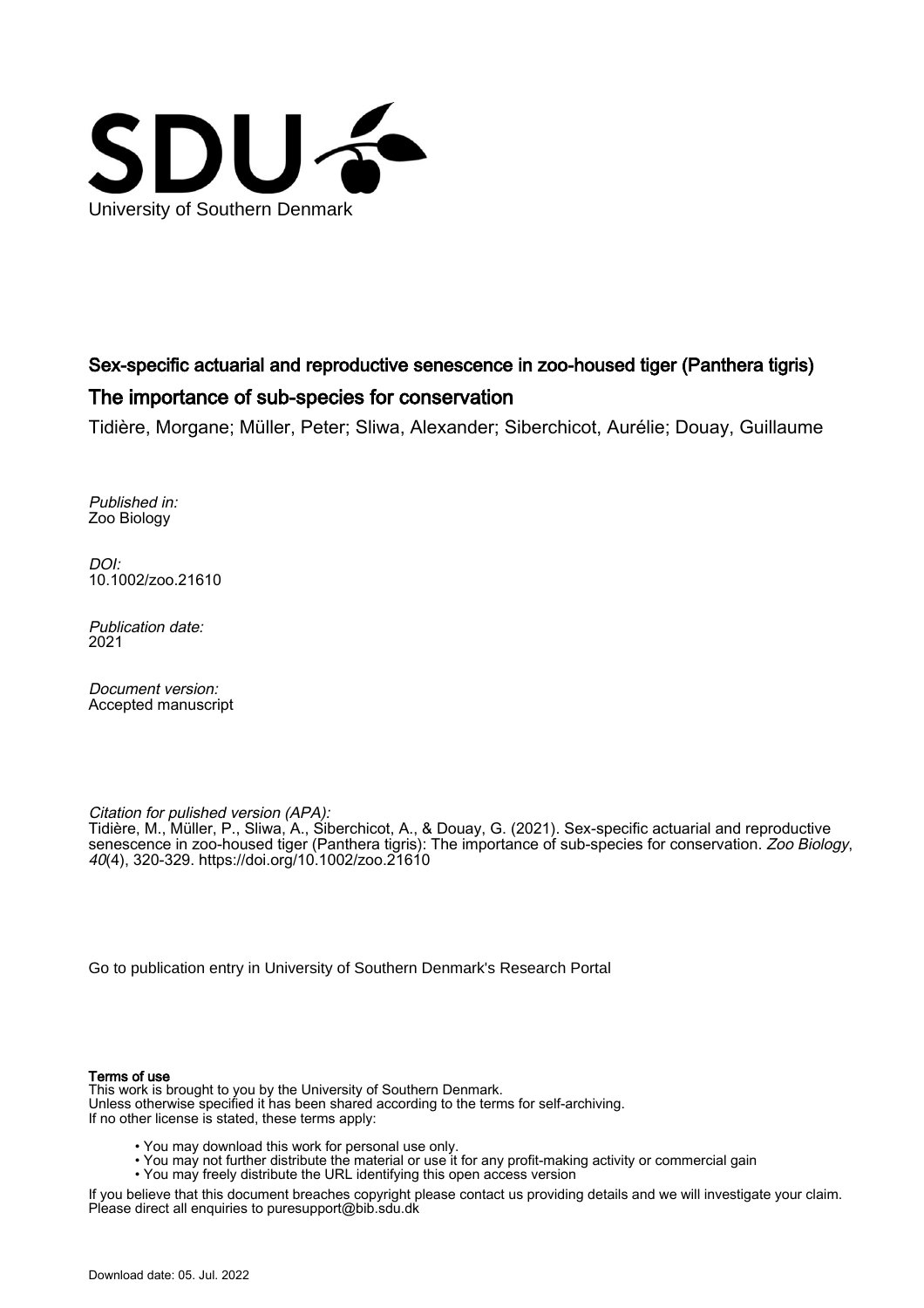# **tiger (***Panthera tigris***): the importance of sub-species for conservation**

Morgane Tidière<sup>1,2\*</sup>, Peter Müller<sup>3</sup>, Alexander Sliwa<sup>4</sup>, Aurélie Siberchicot<sup>5</sup>, and Guillaume Douay<sup>6</sup>

<sup>1</sup> Species360 Conservation Science Alliance, Bloomington, Minnesota

<sup>2</sup> Interdisciplinary Centre on Population Dynamics, Department of Biology, University of Southern Denmark, Odense M, Denmark

<sup>3</sup>Zoological Garden Leipzig, Pfaffendorfer Str. 29, 04105 Leipzig, Germany

4 Kölner Zoo AG, Cologne (Köln), Germany

<sup>5</sup> Université de Lyon, Laboratoire de Biométrie et Biologie Evolutive UMR5558 CNRS, Université Claude Bernard Lyon 1, 48 bd du 11 Novembre 1918, 69100 Villeurbanne, France <sup>6</sup> Wildlife Reserves Singapore, Conservation, Research and Veterinary department, 80 Mandai Lake Road, 729826 Singapore, Singapore

\* Corresponding author: mtidiere@gmail.com

RUNING TITLE: Senescence patterns in zoo-housed tiger

# RESEARCH HIGHLIGHTS

Accurate estimation of tiger demographic rates is needed to apply effective conservation plans.

Females of 7-9 years of age are crucial to consider controlling populations size.

Tiger sub-species might be considered separately for conservation goals.

# ABSTRACT

This is the author manuscript accepted for publication and undergone full peer review but has not been through the copyediting, typesetting, pagination and proofreading process, which may lead to differences between this version and the [Version of](https://doi.org/10.1002/zoo.21610)  [Record.](https://doi.org/10.1002/zoo.21610) Please cite this article as [doi: 10.1002/zoo.21610.](https://doi.org/10.1002/zoo.21610)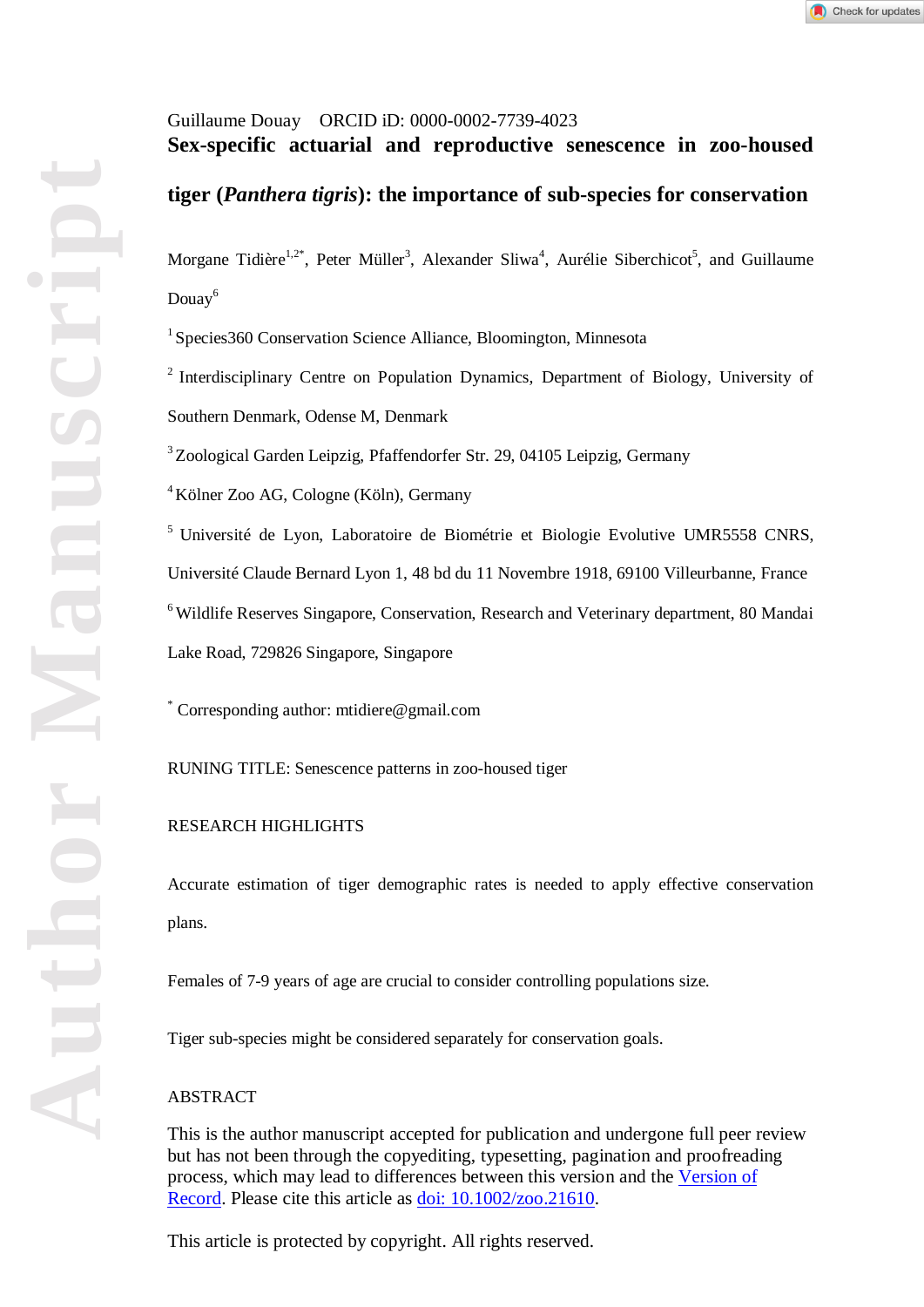A fifth of all known species are currently classified as threatened in the wild: the rate of biodiversity loss is rapid, continuous, and mostly due to anthropogenic activities. To slow down this decline, the accurate estimation of demographic parameters for threatened species is critical. With this aim, zoo institutions play an important role, giving access to data on zoohoused animals, which aids researchers working on species life-history traits and intrinsic factors influencing the fitness of both sexes, such as age. While tigers (*Panthera tigris*) are particularly threatened in their natural environment, few of their demographic parameters have been determined because of their solitary and elusive nature as well as low population density. Using individual-based information for more than 9,200 tigers (from 1938 to 2018) recorded in the International Tiger Studbook 2018, we aimed to determine sub-species and sex-specific variability of survival and reproductive parameters with age. No significant sexdifference in actuarial senescence (i.e. decline of survival probabilities with age) was observed but males tended to have a higher juvenile mortality and a faster senescence than females. Reproductive senescence (i.e. decline of reproductive parameters with age) was more pronounced in females than males. Moreover, we observed sub-species-specific variation in mortality and reproductive patterns, pointing out the necessity to consider them independently for conservation goals. Our findings can provide meaningful improvements to the husbandry of zoo-housed tigers, emphasizing the importance of adult breeding females of 7-9 years-old to control zoo-housed population size, but also providing accurate demographic estimates, crucial to set up effective conservation plans.

### Graphical Abstract

Actuarial senescence occurs in scientifically managed zoo-housed tigers of both sexes with very low adult mortality rate and a progressive increase of mortality rate after 10 years of age, leading to a longevity of 19 years. However, females only undergo reproductive senescence after 7-9 years of age. Photo credits: Alexander Sliwa.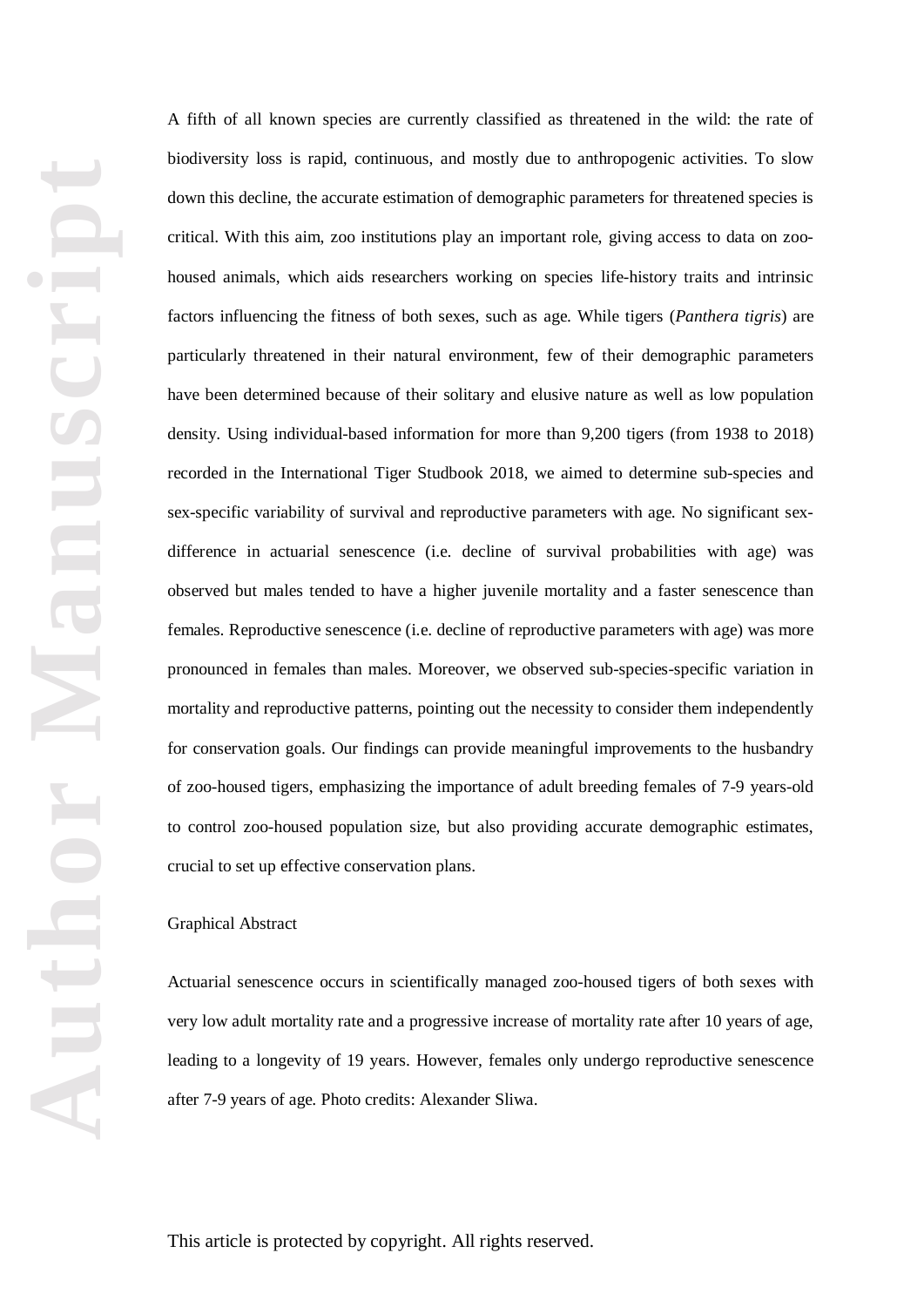KEYWORDS: demographic parameters; litter size; mortality rate; survival rate; tiger subspecies

# **INTRODUCTION**

The Earth is currently facing a sharp decline of biodiversity (Hoffmann et al. 2010), and many critical decisions will have to be made to stop, or at least slow-down, this decline. With this aim, models of population dynamics and population viability analyses are critical to develop sound conservation strategies. However, these models require accurate demographic rates to provide meaningful results. For instance, the estimation of both reproduction and recruitment rates is required for population viability analysis (Smith and Mcdougal 1991; Staerk et al. 2019). These parameters are particularly necessary to quantify what human-induced mortality rates a wild population can withstand (Kenney et al. 1995; Smirnov and Miquelle 1999; Ahearn et al. 2001) to optimize human- and monetary-resources for conservation. In this respect, there is an urgent need to estimate accurate demographic parameters for threatened species. Although several long-term monitoring schemes for wild populations are now implemented (Clutton-Brock and Sheldon 2010), demographic rates are almost impossible to obtain in many threatened species, due to their elusive or solitary nature and low population densities. In particular, long-term data are missing to estimate sex- and age-specific variation in survival and reproductive parameters for long-lived species, which are especially vulnerable to extinction in the wild (Purvis et al. 2000).

Dynamics modelling and population viability analysis may be biased if we do not use demographic estimates that adequately account for factors structuring populations (e.g. Colchero et al. 2019). Age and sex are particularly important for the variation of demographic rates. Indeed, males and females may contribute differently to population dynamics (e.g. Barthold et al. 2016), such as in polygynous species where few males monopolize the access to reproductive females (e.g. in reindeer Mysterud et al. 2003). In addition, reproduction and survival (or mortality, corresponding to 1-survival probability) parameters vary with age in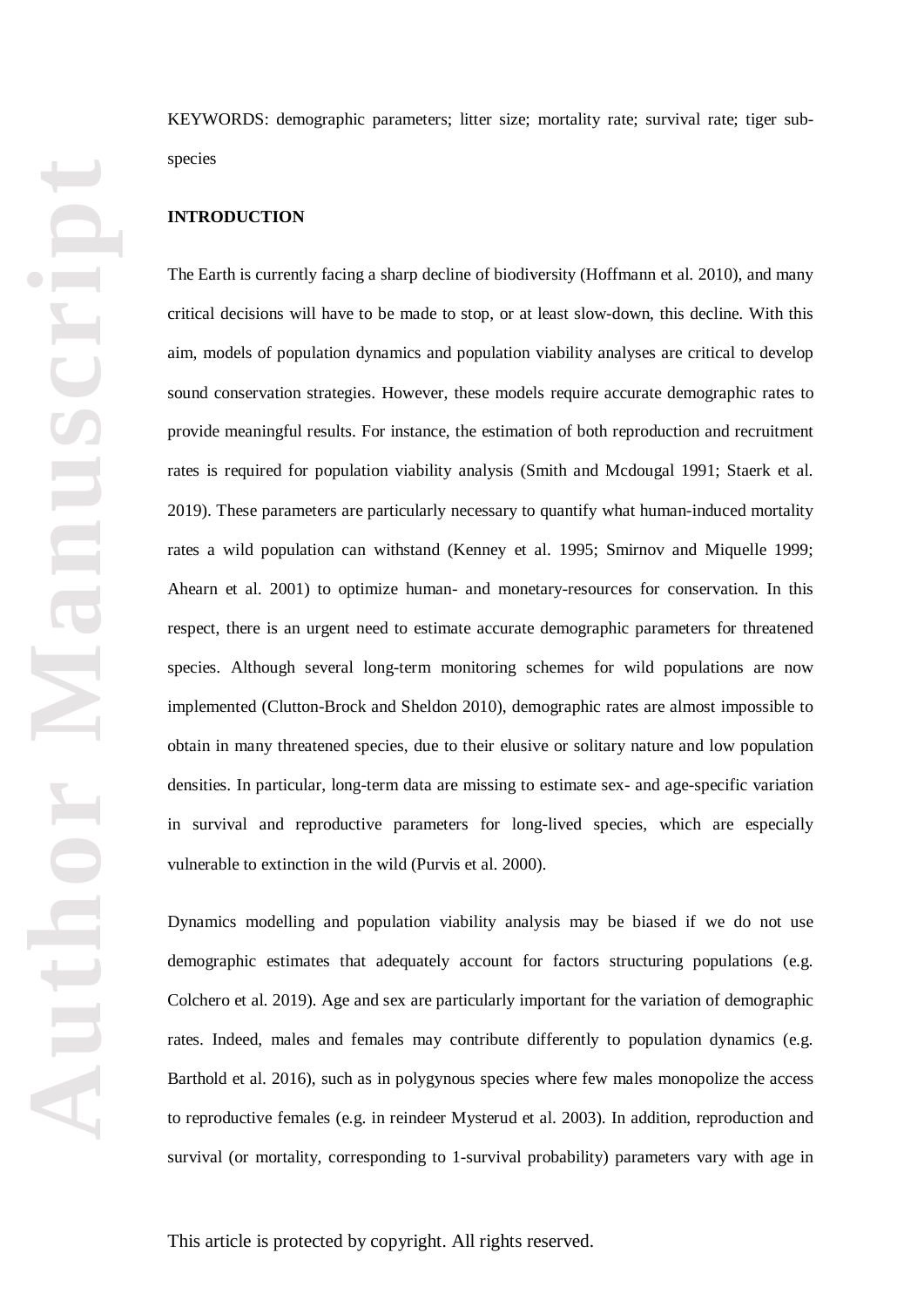most animals across the tree of life (Jones et al. 2014) showing an almost ubiquitous progressive decline of fitness at advanced age (e.g. Nussey et al. 2013; Tidière et al. 2016; Lemaître and Gaillard 2017). Actuarial and reproductive senescence patterns (i.e. progressive decline of survival or reproduction with increasing age, respectively) can be characterized by the rate of parameters declining, called the "rate of senescence". Determining senescence patterns for both sexes is fundamental to improve management of wild populations of threatened species as sex- and age-dependent patterns are expected to influence population dynamics and then probability to extinction (Robert et al. 2015).

Among the most threatened species in their natural environment, the tiger (*Panthera tigris*; Linné, 1758), considered as "endangered" by the IUCN Red List (Goodrich et al. 2015), is particularly difficult to study as a solitary, nocturnal, and elusive mammal (Sunquist and Sunquist 2002) with a wide home-range size and low-density populations (Goodrich et al. 2015). High anthropic pressure exerted on wild populations is the major threat, with key issues such as habitat destruction, the decline of prey base due to overhunting, commercial poaching (Horev et al. 2012) and overall poor tiger-human conflict management (Goodrich 2010). Numerous studies have faced the challenge of estimating hard-to-obtain tiger population parameters such as population size, density, survival and recruitment (Lynam et al. 2001; Azlan and Sharma 2003; Wan et al. 2003; Tilson et al. 2004; Bhagavatula and Singh 2006; Karanth et al. 2006; Goodrich et al. 2008; Barlow et al. 2009). However, for now, no age- and sex-dependent patterns of demographic rates are available for the wild tiger, although some demographic parameters have been obtained for the Amur sub-species (Kerley et al. 2003; Goodrich et al. 2008). Following survival and recruitment changes through time, their variability according to age and sex, and differences between the six genetically differentiated sub-species (Liu et al. 2018) will improve our understanding of the factors driving population dynamics in tigers (Williams et al. 2002). This will improve wild population dynamic models and population viability analysis, which are critical to help decision makers for conservation goals.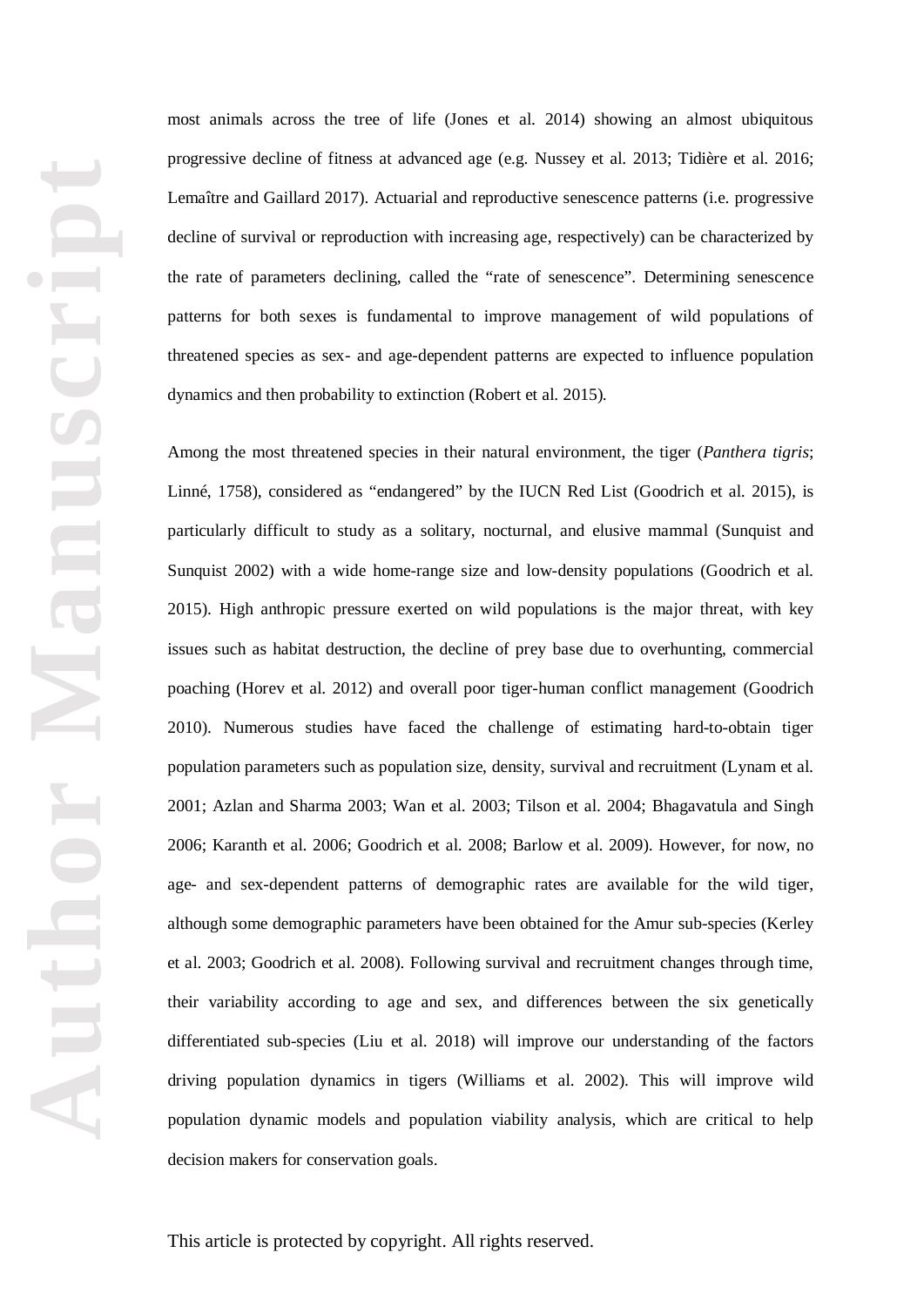With abundant data available on animals living in human care, zoos and aquariums are precious allies to assist in the study of life-history traits and demographic rates for species which are difficult to access in the wild. Using the high-quality dataset of the International Tiger Studbook (Müller 2018), which compiles individual data from more than 10,000 zoohoused pure-bred tigers from the six sub-species (current to  $30<sup>th</sup>$  November 2018) in the last 80 years, we aimed to determine the age-dependent mortality and reproductive (litter size and cub survival) patterns of tigers living in human care, testing for a difference between sexes and sub-species. We estimate actuarial and reproductive senescence patterns as already highlighted in other zoo-housed mammalian populations (e.g. Bertschinger et al. 2008; Saunders et al. 2014; Tidière et al. 2015, 2017). Actuarial senescence has been shown to differ between sexes according to species mating system (e.g. in ungulates, Tidière et al. 2015): as a polygynous species (Horev et al. 2012), we expected that tiger males exhibit a faster actuarial senescence than females, resulting in a shorter longevity. In addition, age is a widely proposed factor to explain reproductive success variability in zoo-housed as well as free-ranging populations (Augustus et al. 2006; Hayward et al. 2014, 2015; Karniski et al. 2018; Tidière et al. 2018). Accordingly, as only females bear gestation and offspring care costs until cubs disperse (Sunquist and Sunquist 2002), we expected more marked reproductive senescence patterns for females than for males.

## **MATERIAL & METHODS**

#### **Study population**

Data were obtained from the published International Tiger Studbook (Müller 2018), which compiles information from almost all regional studbooks for tigers around the world, including the majority of sub-specific pure-breed tigers living in human care in scientifically managed zoos worldwide from 1938 up to the  $30<sup>th</sup>$  November 2018. Information accuracy may vary depending on the regional studbook as well as the interval of reporting information. The studbook provides individual-level information on sub-species, sex (male, female,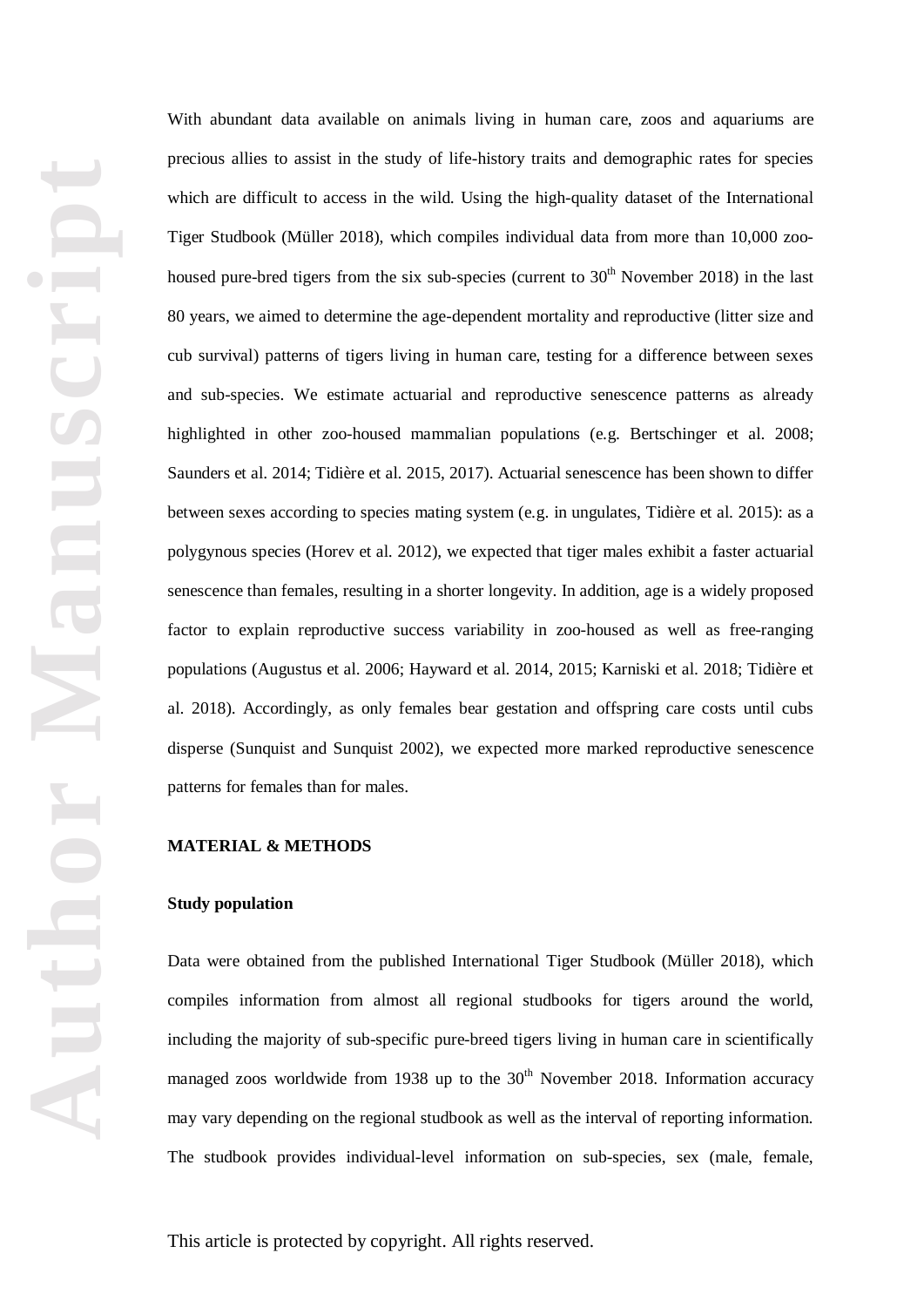unknown), parental identities, date and location at birth, date and location of each inter-zoo transfer, and finally date and location at death, if the individual died before 1<sup>st</sup> January 2018. For some individuals, the monitoring was lost after a transfer: their capture-histories (i.e. their life histories) were right-censored at the given date. Hybrid individuals (i.e. individuals with parents belonging to different tiger sub-species) were excluded, as well as wild-captured individuals (due to a lack of precision in the date of birth) and individuals for which the sex and/or the year of birth were unknown. Data for a total of 9,210 tigers were analyzed (4,695 females and 4,506 males), spread over the six genetically differentiated sub-species (Liu et al. 2018) and subject to specific environmental selections (e.g. climates, habitats, prey densities): Amur tiger (*P. t. altaica*; Temminck, 1845; n=5,618 individuals), South China tiger (*P. t. amoyensis*; Hilzheimer, 1905; n=561 individuals), Indochinese tiger (*P. t. corbetti*; Mazak, 1968; n=48 individuals), Malayan tiger (*P. t. jacksoni*; Luo et al., 2004; n=294 individuals), Sumatran tiger (*P. t. sumatrae*; Pocock, 1929; n=1,564 individuals), and Bengal tiger (*P. t. tigris*; Linné, 1758; n=1,125 individuals).

#### **Data analyses**

#### *Survival patterns*

We first assessed the overall survival pattern of tigers, and then explored survival patterns per sex and per sub-species. First, for the general survival pattern, the history of each individual was built and loaded into a Bayesian model (with a modified version of the *'BaSTA'* package, Colchero et al, unpublished) with R version 3.5.1 (R Development Core Team 2016), to get reliable age-specific estimates of survival. Because of possible errors or typos when entering the data into the Studbook, some individuals' longevity may be overestimated. To avoid this, we performed the analysis removing the 0.1% longest lived individuals. A Siler model (Siler 1979) was used to describe tiger's survival pattern allowing the estimation of age-independent survival. The Siler model takes into account the three main phases of a mortality pattern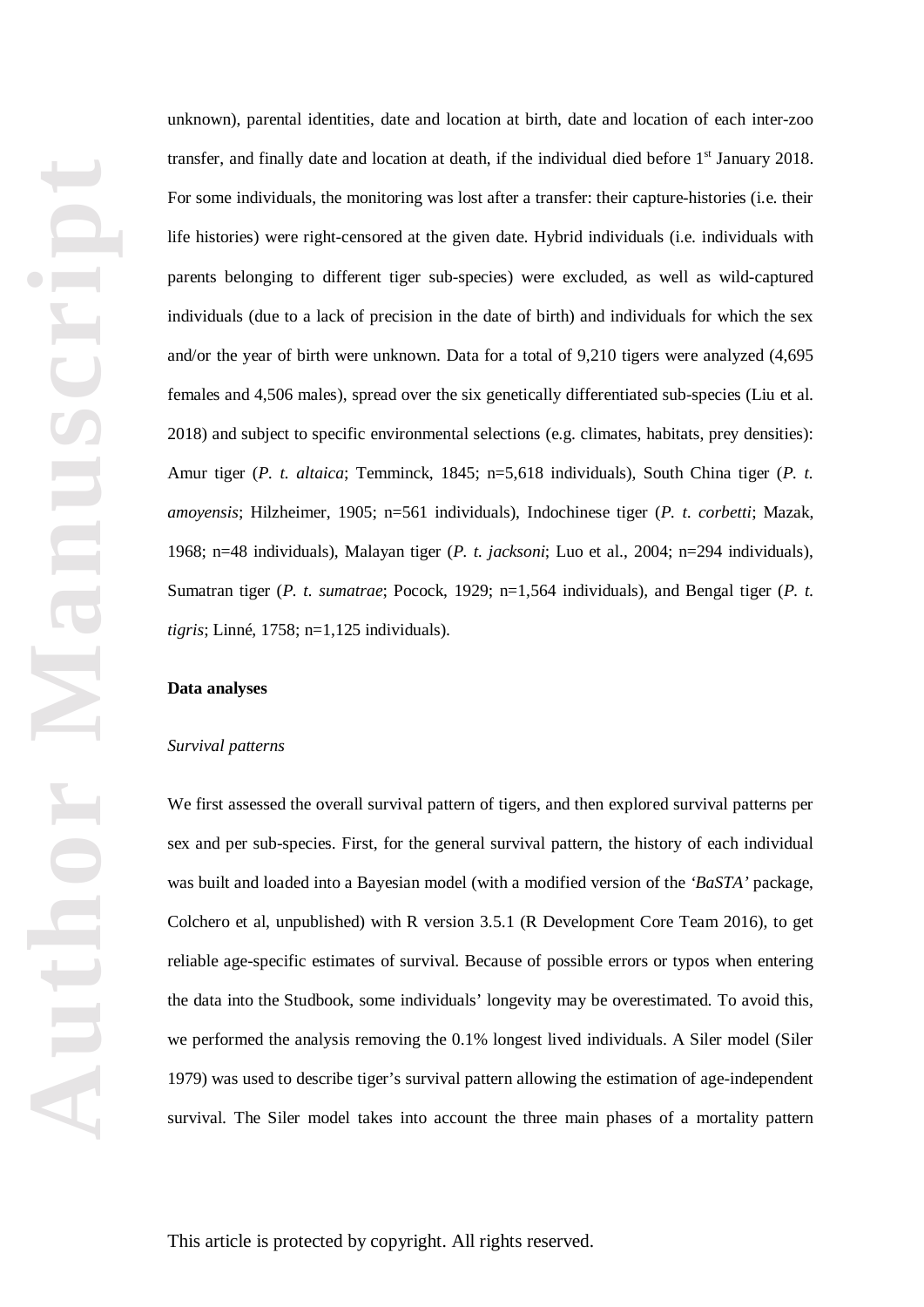typical of mammalian species (i.e. infant, adult, and senescent phases; Caughley 1966; Engelman et al. 2014) with the following equation:

$$
\mu(x) = e^{a_0 - a_1 x} + c + e^{b_0 + b_1 x}
$$

with  $\mu(x)$  the mortality rate at age *x*. The first part of the Siler model takes into account the decrease in mortality rates over infant and juvenile ages with  $e^{a_0}$  being the initial level and  $a_1$ modelling the rate of decrease. The term  $c$  (also known as the Makeham term, (Makeham 1860) captures age-independent mortality and may be interpreted as the mean adult mortality rate. The last part of the equation corresponds to the Gompertz law (Gompertz 1825), commonly used to study mortality of mammals and birds living in human care (e.g. Ricklefs and Cadena 2007), assuming an exponential increase of mortality rate with age from an initial level  $e^{b_0}$  and  $b_1$  being the rate of increase, also known as the rate of actuarial senescence. We then used a model selection procedure based on the Deviance Information Criterion (DIC, Ando 2011) to test sex- and sub-species-specific senescence patterns, where the model with the lowest DIC was retained. To highlight that actuarial senescence occurs in zoo-housed tigers, a simple exponential model (i.e. model with no effect of age on mortality rate) was performed and included in the selection procedure. Second, we tested for differences of mortality patterns between sexes (female vs male) and/or sub-species. The full model included the sex and the sub-species, and the two-way interactions between sex and sub-species. Finally, we estimated the tiger longevity, defined as the age reached by 10% of individuals (Moorad et al. 2012), from the life table estimated with the previously selected the Siler model.

# *Reproductive patterns*

Two reproductive traits were used to investigate the reproductive pattern: litter size and cub survival. For each cub produced in a zoo, the studbook recorded the identity of the dam, the sire and the respective zoo at birth. All analyses of reproductive patterns were performed using generalized linear mixed models (*glmer()* function in the R *'lme4'* package, Bates et al.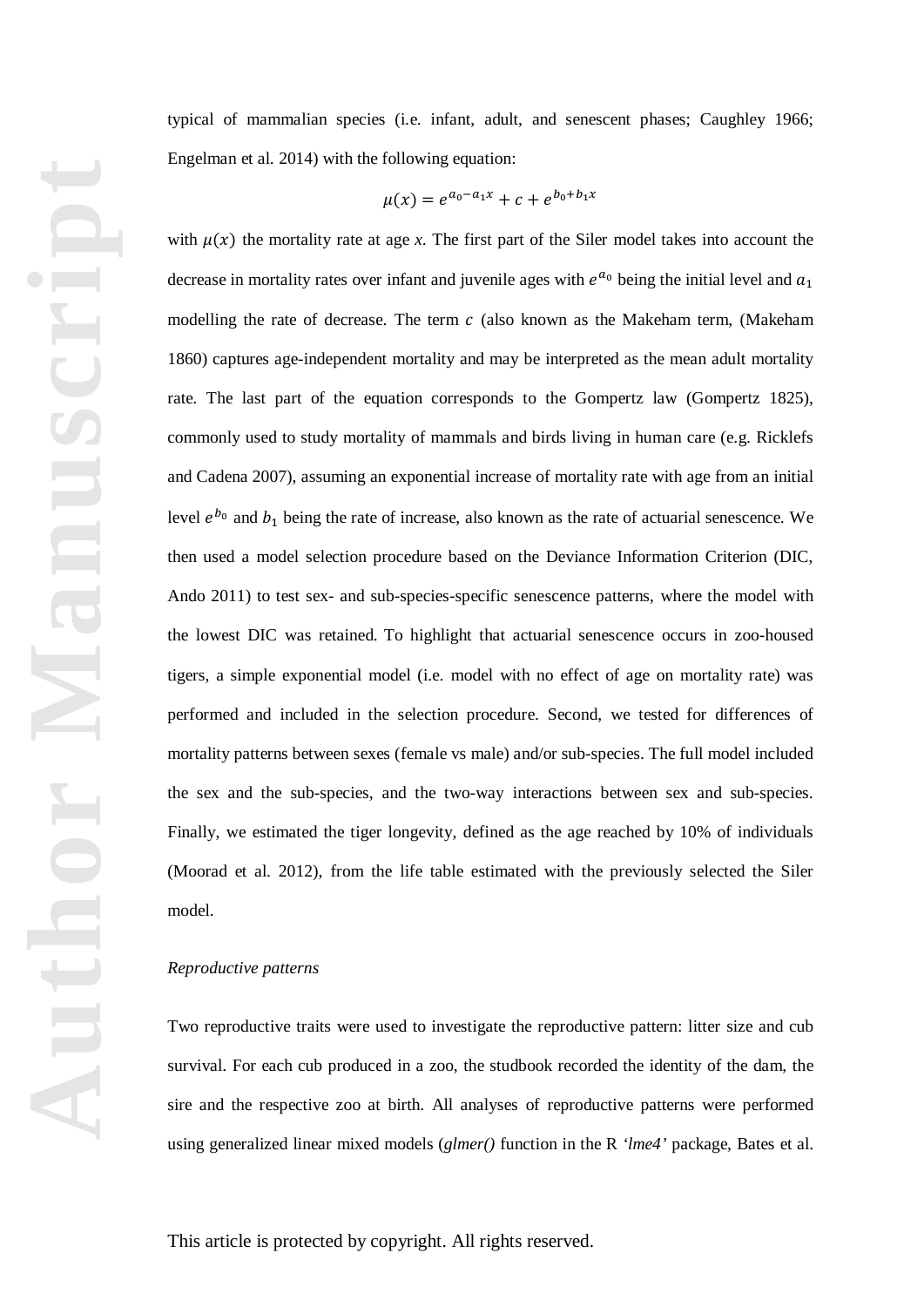2015). For these two reproductive traits, we used Akaike's Information Criterion (AIC, Burnham and Anderson 2002) for selecting fixed-effects included in the final models.

Litter size was measured as the number of cubs produced in each litter and varied from 1 to 6 cubs. We included litter size as the response variable (Poisson distribution with a log link). The full model included dam's age at litter birth, sire's age at litter birth, the sub-species (as a factor), dam's lifespan, sire's lifespan and one two-way interaction between dam's and sire's ages at litter birth. Including an interactive effect of parental ages allowed us to test for the possible effects of the age-difference between parents on breeding success (e.g. Tidière et al. 2018). Effects of parental ages at litter birth was tested for four types of age-specific models: parental age as a constant, linear, quadratic or threshold function. We fit two types of threshold models: one threshold model with one slope (i.e. constant effect of the parental age before or beyond the threshold) or two slopes (i.e. the slope coefficient of the parental age changes after the threshold) to account for the potential inability of quadratic models to reliably capture the full age-dependence (Gaillard et al. 2017). We selected threshold ages by comparing the maximum likelihood of models including all potential threshold ages across the tiger lifespan. Parental lifespans, included as correcting factors, accounted for the parental quality (van de Pol and Verhulst 2006) as robust individuals might live longer and produce bigger litters (e.g. Landes et al. 2019). Finally, we included the identity of the dam and the sire as random factors to avoid any pseudo-replication problem caused by repeated measures on the same individual (Hurlbert 1984), as well as the zoo at birth (anonymously) to take into account the possible influence of differences in care, experience, and management of tigers among zoos.

We also investigated the age-specific variation in cub survival which was defined as the probability for a cub at birth to reach sexual maturity (3.7 years, Müller 2018). We used the age at sexual maturity as threshold age because of its importance for zoo management practices: upon reaching sexual maturity, individuals may join a zoo-wide breeding population with the goal of promoting self-sustaining populations and genetic diversity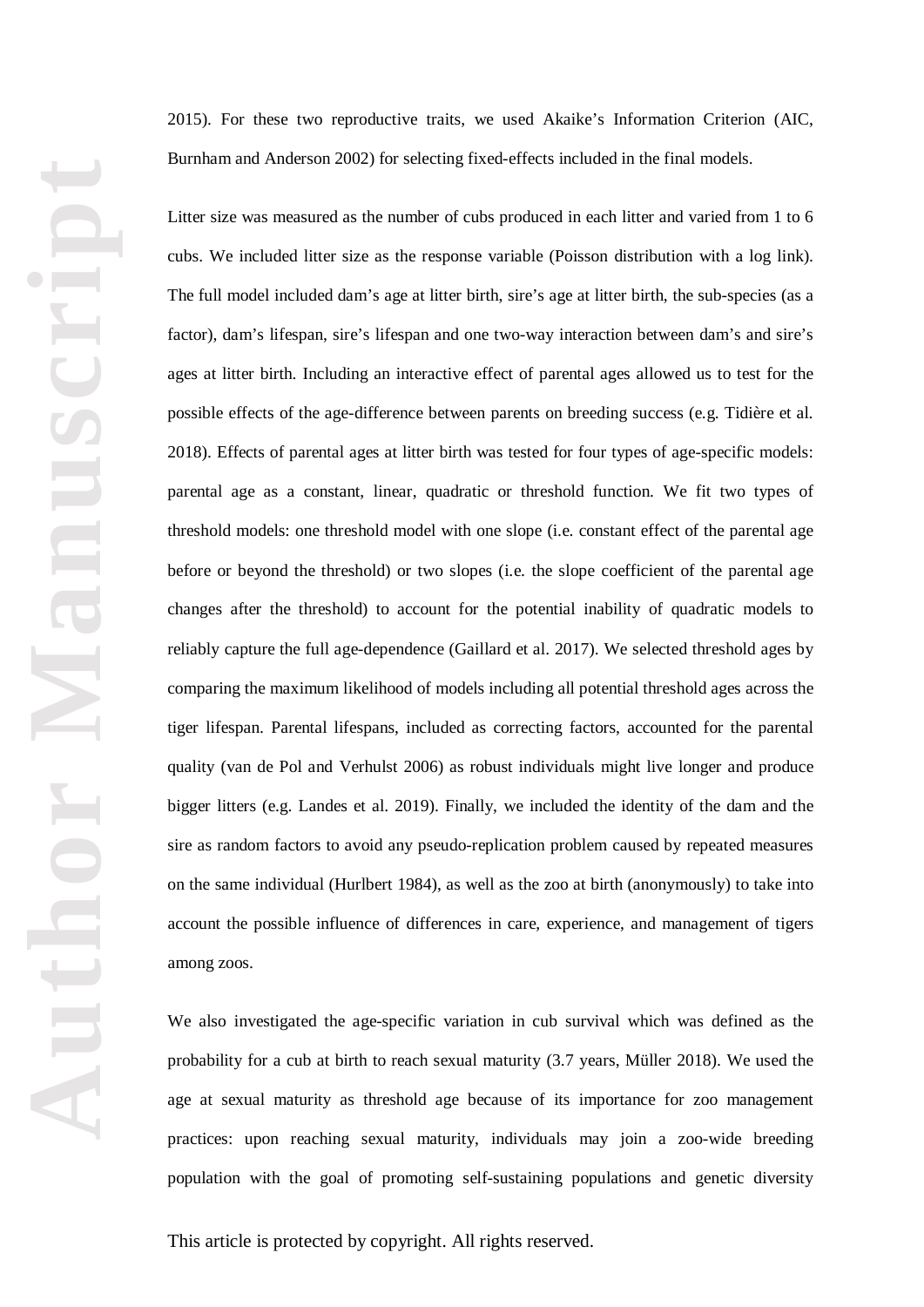through managed pairing. Moreover, the probability at birth to reach sexual maturity indicates the energy allocated to reproduction as well as the quality of parental care after birth. We included cub survival per litter as a dependent variable for each litter (binomial distribution with logit link). The same covariates were included and same procedure was followed as for litter size.

# **RESULTS**

## **Survival patterns**

We identify for the first time an overall actuarial senescence pattern in zoo-housed tigers, for which the Siler model had a lower DIC than the exponential model (Table S1). Tigers displayed a mean first-year mortality of 0.367, and a mean adult mortality of 0.047 (Figure 1). Their rate of senescence was  $0.40$  (IC<sub>95%</sub> [0.38,0.42], Table 1) and they lived up to 19 years (Figure 1). No significant between-sex or sub-species difference of actuarial senescence patterns were highlighted with the DIC method (Table S1). However, males tended to show a higher juvenile mortality and a faster rate of senescence than females (Table S2 and Figures S1 and S2). Moreover, Indochinese and Malayan tigers tended to have a lower juvenile mortality and a slower senescence, while Amur tigers a higher juvenile mortality and a faster senescence, than the three other tiger sub-species (Table S3, Figures S1 and S3).

#### **Reproductive patterns**

In human care, 20% of individuals reproducing successfully at least once in their life are observed successfully reproducing for the first time at 3 years of age. Zoo-housed tigers' mean litter size is of  $2.34\pm0.02$  cubs. The random effects of zoo at birth and parental identities explained in part the variability observed in cub survival while only zoo at birth influenced litter size (Table 2).

Litter size variability was explained, in addition to dam's and sire's lifespan, by a quadratic effect of female age and the sub-species (Table S4). Litter size increased with female's age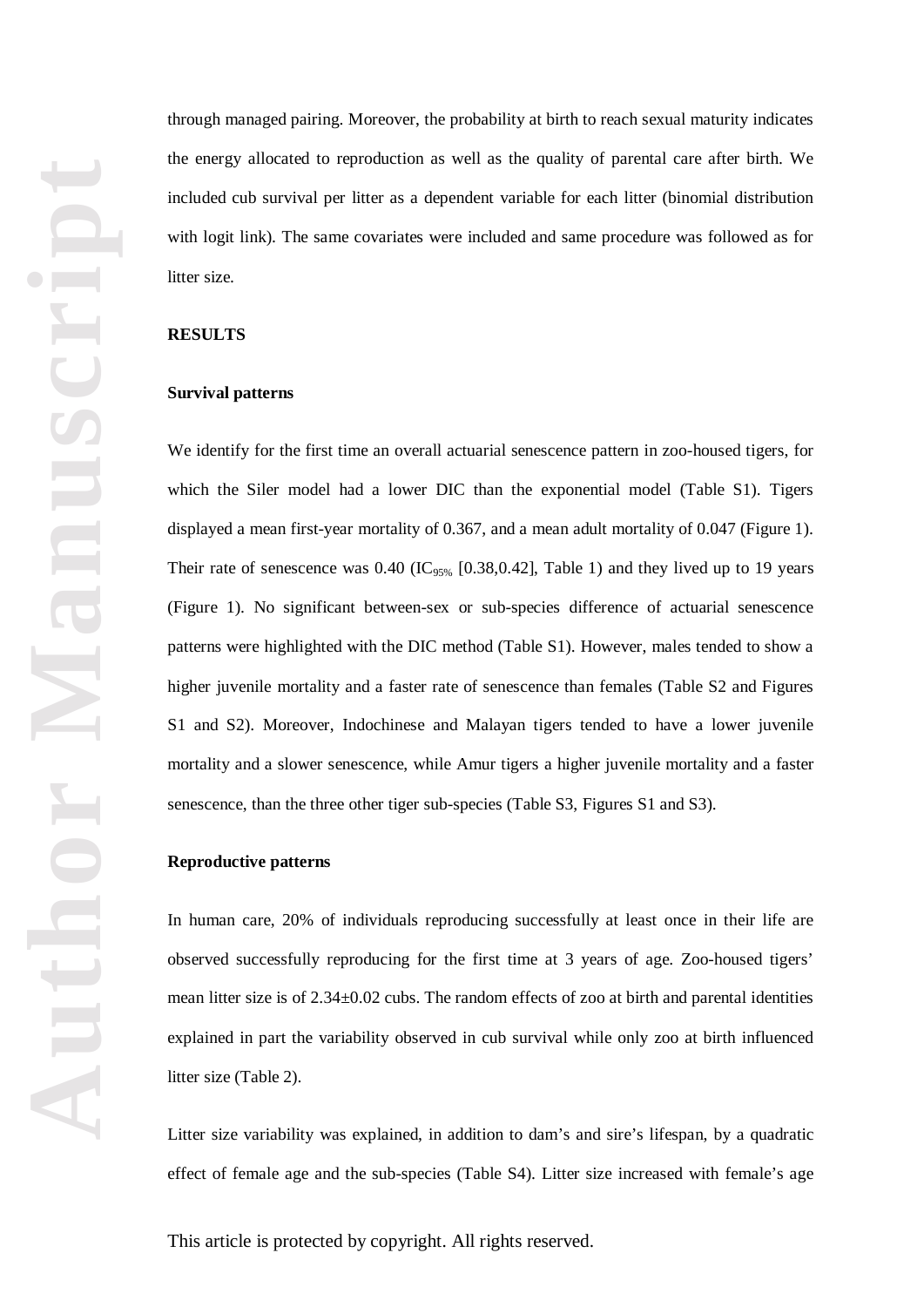until reaching a maximum of 2.5 offspring per litter when females were 7 years-old, and decreasing thereafter (Table 2, Figure 2). Moreover, mean litter size varied between subspecies: on average, Bengal and Malayan tigers had the highest, while Indochinese tigers exhibited the lowest, litter size than other tiger sub-species (Table 2, Figure S4). Moreover, litter size was positively related to dam's as well as sire's lifespan (Table 2) confirming that individuals living longer were able to produce larger litters. Finally, the model including male's age had a lower AIC  $(AAIC=1.03)$  indicating that litter size tended to decrease with increasing sire age (β=-0.006 [-0.013,0.001], t=-1.67).

The model selected to explain cub survival included, in addition to parental lifespans, a quadratic effect of female age (Table S5). Cub survival was positively related to female age until reaching a maximum for females of 9 years of age, and then decreasing after this age (Table 2, Figure 2). Moreover, cub survival was strongly positively correlated to dam's lifespan, and in a lesser extent to sire's lifespan (Table 2). With a difference of 0.79 units of AIC, the model including the sub-species as a factor had a lower AIC indicating that cubs of Malayan and Indochinese tigers tended to have a higher, while cubs of Amur and South China tigers a lower, probability to reach sexual maturity than other sub-species (Table 2, Figure S4).

## **DISCUSSION**

We give the first evidence of actuarial senescence in tigers living in human care, with an overall longevity of 19 years. Moreover, our findings revealed that females undergo reproductive senescence after 7-9 years of age. Our results also showed sub-species-specific reproduction as well as mortality patterns, which are crucial to consider for conservation purposes.

#### **Actuarial senescence**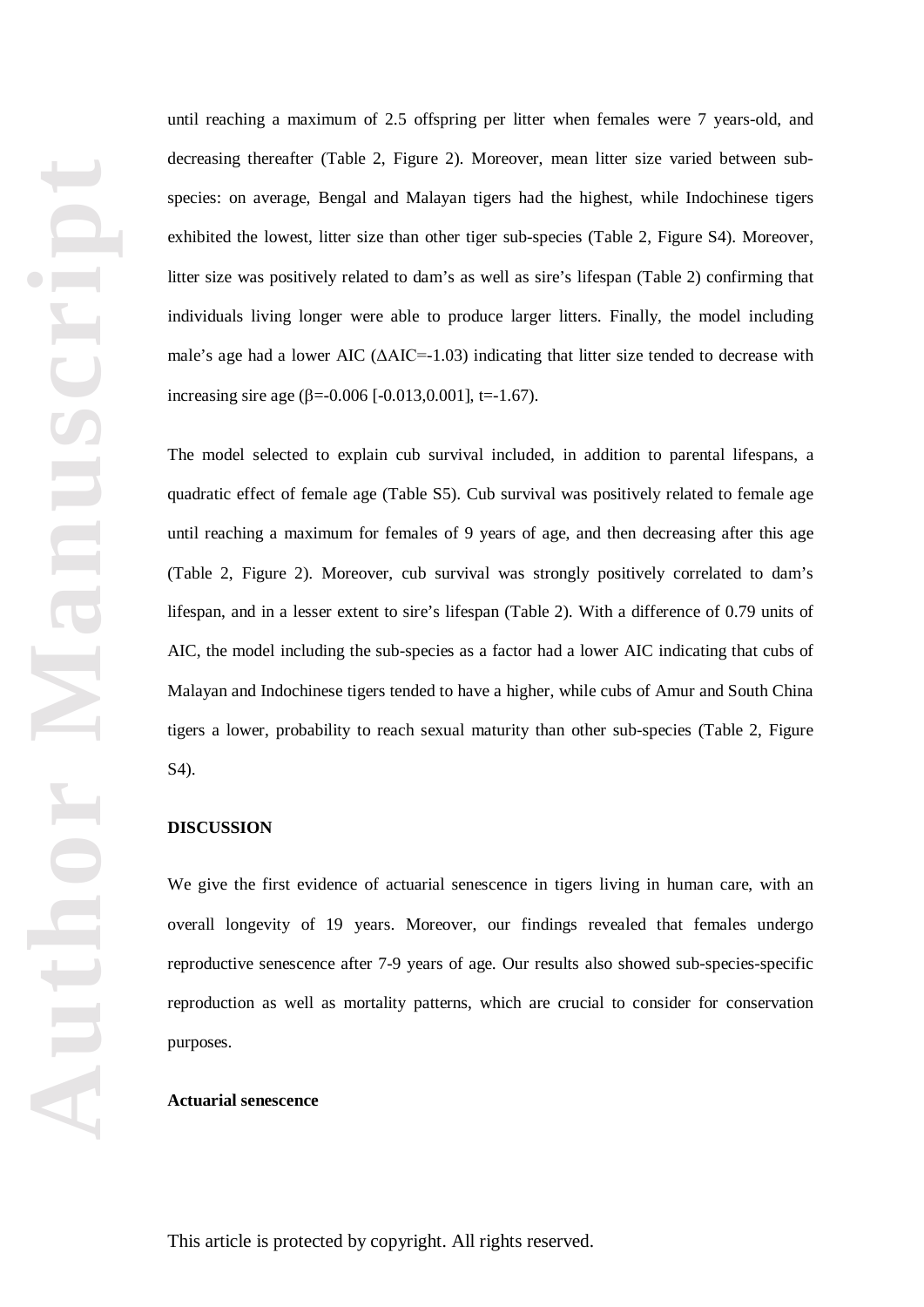Our findings emphasized, for the first time to our knowledge, actuarial senescence in tigers (Figure 1). Juvenile (until 12 months-old) and adult mean mortality rates were significantly lower to observed estimates obtained in wild populations. For instance, in wild populations of the Amur tiger, juvenile mortality was estimated between 0.41 and 0.47 (Kerley et al. 2003) (0.37 in our study), and mean adult tiger mortality between 0.19 and 0.37 (for males and females, respectively, Goodrich et al. 2008) (0.047 in our study), revealing that tiger adult mortality is more impacted in the wild than juvenile mortality. Both studies (Kerley et al. 2003; Goodrich et al. 2008) showed that 57% of juvenile and more than 75% of adult mortalities were predominantly human-caused, strengthening the point that adult survival is a critical parameter to improve and maintain sustainable wild populations of tiger. Our results show a progressive increase of mortality rate with age accelerating after approximatively 10 years-old, and a longevity around 19 years. In the wild, female Amur tigers were observed to live to a maximum of 7 years and only few males are expected to live that long (Goodrich et al. 2008). Our findings are in line with the overall observation that zoo-housed carnivore species performed better in terms of survival parameters than their wild counterparts (Tidière et al. 2016), certainly due, for tigers, to the protection against anthropogenic-caused mortality, regular feeding and veterinary care provided by zoos.

Surprisingly, we did not find between-sex differences of actuarial senescence patterns, although males tend to show higher juvenile mortality and faster senescence than females (Figure S1B). This observation is supported by the survival estimates obtained from wild populations of the Amur tiger sub-species, where females exhibited a lower mortality rate than males (Goodrich et al. 2008). Males of polygynous species have a greater variance in reproductive success than females, resulting in a selection that would favor a 'high risk-high gain' strategy, promoting reproductive success but increasing mortality rate compared to females (Trivers 1985). For instance, in a wild population of a polygynous marine carnivore, the northern elephant seal (*Mirounga angustirostris*), females had a higher adult survival rate, began their senescence later, and lived 6 years longer than males (Condit et al. 2014).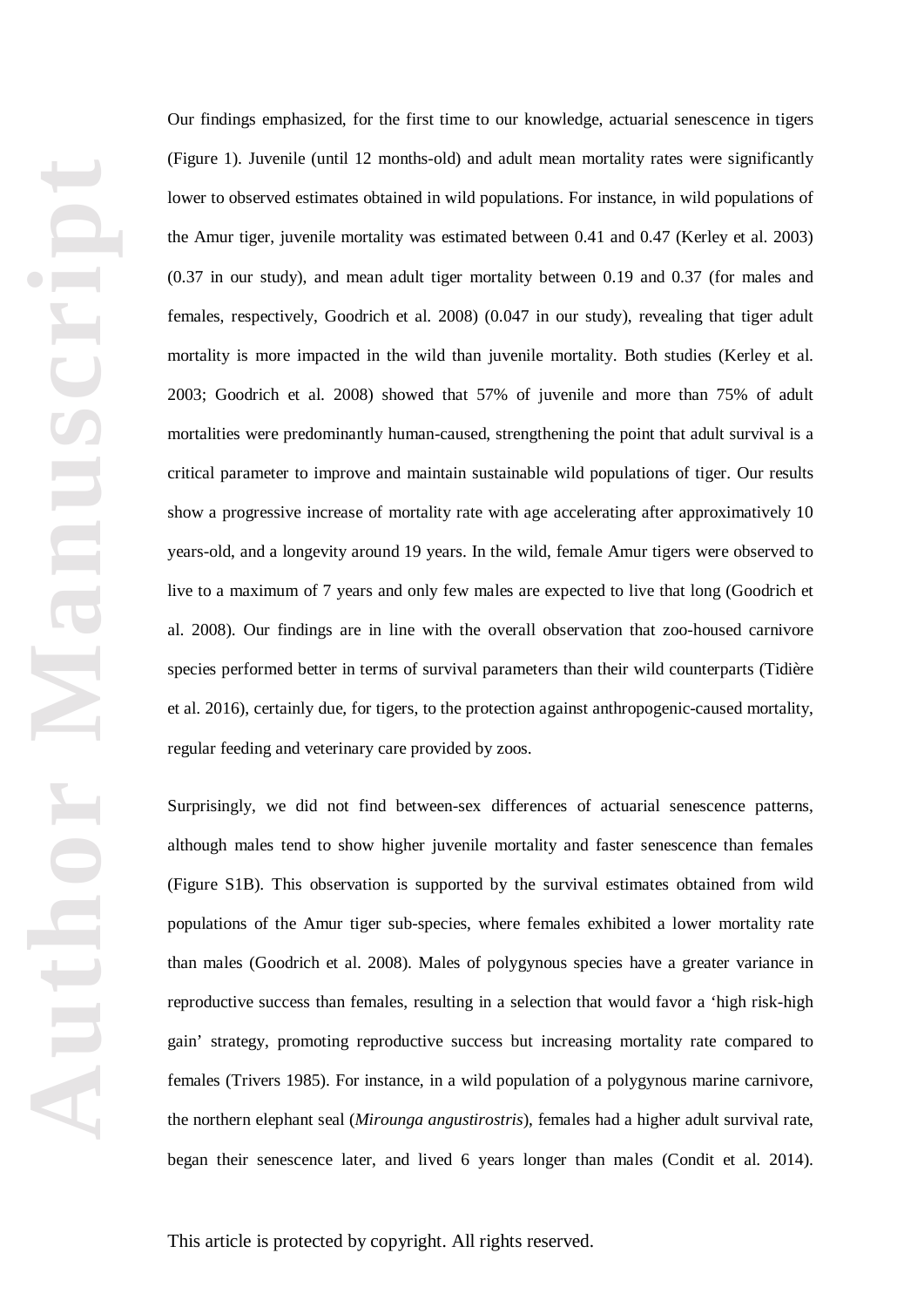However, as longitudinal data are not available for wild tiger populations, no results have been published concerning actuarial senescence parameters, and even less for a between-sex difference. We can hypothesize that between-sex difference of mortality and actuarial senescence parameters of zoo-housed tigers may be underestimated due to the highly protected environment provided by zoos (but see (Tidière et al. 2015). Indeed, these results may be interpreted according to the disposable soma theory (Kirkwood 1977) as, in zoos or in the wild, females undergo similar costs related to reproduction with gestation and lactation (Sunquist and Sunquist 2002), leading to a similar balance of energy allocation (between reproduction and survival). On the contrary, males do not undergo the cost of fighting or defending a territory to be able to reproduce in zoos. This saving of energy may lead to a higher amount of energy available for survival than in the wild, resulting in a slower actuarial senescence, explaining the non-significant between-sex difference of actuarial senescence rate and the lack of sex-difference of longevity in zoo-housed tigers.

#### **Reproductive senescence**

Female reproductive parameters increased with female age until reaching a maximum between 7 and 9 years of age, and then progressively declined thereafter (Figure 2). Similar patterns have been observed in wild populations of different carnivores (e.g. polar bear, *Ursus marimitus*, Folio et al. 2019; red wolf, *Canis rufus*, Lockyear et al. 2009) as well as other mammalian species (e.g. bottlenose dolphin, *Tursiops aduncus*, Karniski et al. 2018; alpine marmot, *Marmota marmota*, Berger et al. 2015), suggesting the possibility of common mechanisms driving mammalian reproductive success for females with increasing age. However, age-specific variation in litter size and cub survival might not be related to similar mechanisms: variation of litter size might be directly related to the female reproductive system and physiology, while offspring survival should be the consequence of maternal ability to provide offspring care. Then, the observed improvement of cub survival in females between 2 and 9 years of age might be due to experience gain, confirming results obtained by Saunders et al. (2014) showing that experienced tiger females exhibited higher breeding success.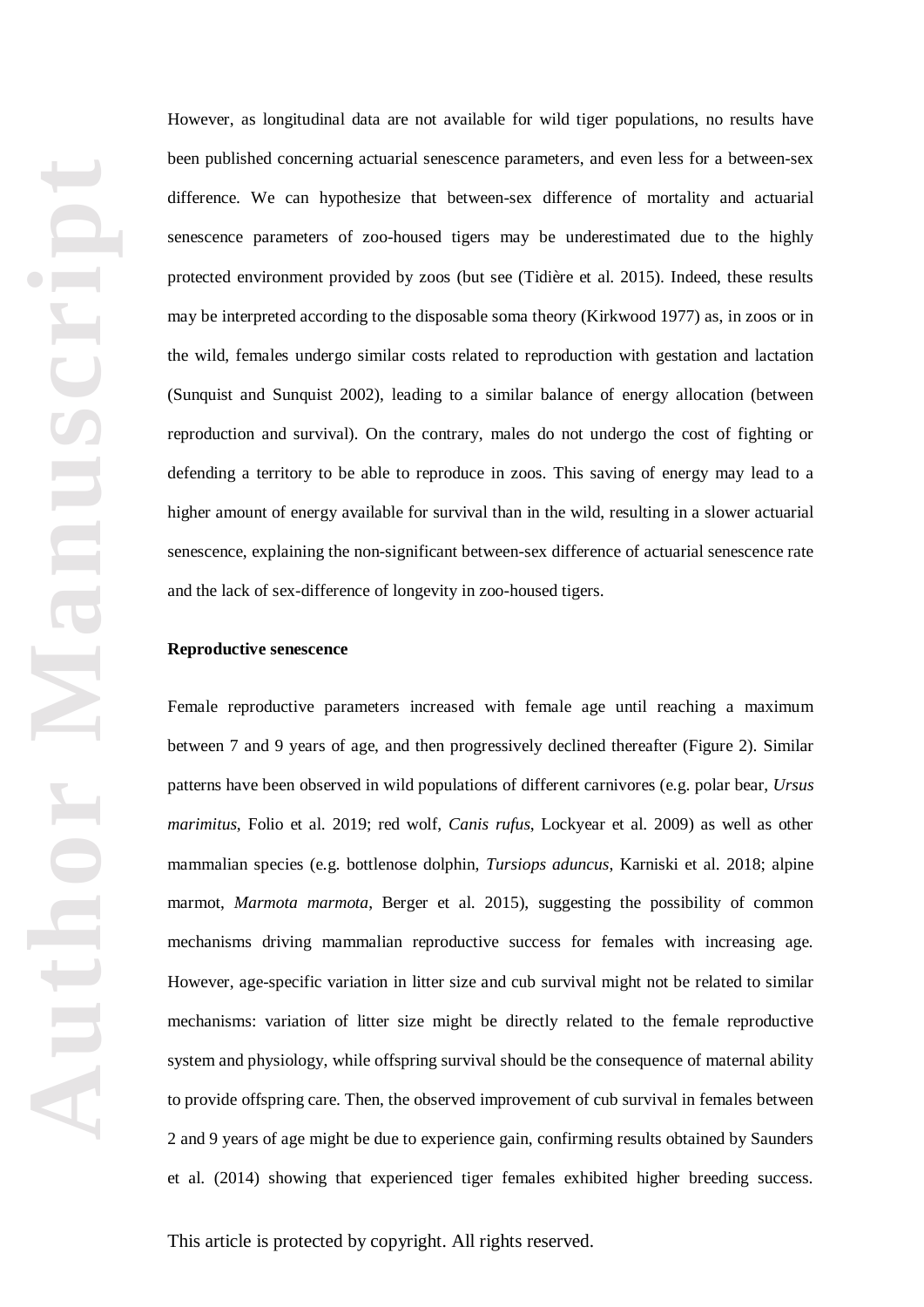However, the increasing mean litter size on the same age period cannot be related to a gain of female experience, but more to a progressive implementation of female reproductive system and physiology. In support of this, the minimum age at first reproduction of wild tigers was estimated around 4 years-old (Kerley et al. 2003) while our findings showed that 20% of females successfully reproduced for the first time between 2 and 3 years of age, which might be early in their developmental life. After 7-9 years-old, a progressive decline of mean litter size and cub survival was identified, indicating reproductive senescence in tiger females. The smaller litters observed for old females might suggest a general depreciation of the female reproductive system. However, no decline in ovarian cycle frequency had been identified in old female tigers (Saunders et al. 2014), indicating that our results might suggest a possible decrease of oocyte quality (Vom Saal et al. 1994), if not quantity. Moreover, the tendency of a progressive decline of cub survival might be related to a decreasing ability to provide fetus as well as cub care with age. In the wild, mothers' food acquisition seems to be strongly correlated to the quantity and quality of milk production in mammalian species with a direct influence on infant mortality (e.g. Elowe and Dodge 1989; Wright et al. 2008). If this argument is not valid in zoos, where food acquisition does not pose a problem, we can imagine a senescence in milk production physiology. A depreciation of the female reproductive system and a decrease of maternal ability to take care of cubs may not necessarily be inter-related, as observed in a zoo-housed population of cheetah (*Acinonyx jubatus*) where mean litter size was negatively influenced by maternal age but not cub survival (Augustus et al. 2006).

For male tigers, reproductive senescence was detected only as a slight decrease of litter size with age. Although no data or study were available for wild populations of tigers to compare, a similar negative correlation between litter size and male's age has been observed in other wild and zoo-housed carnivores (e.g. cheetah, Bertschinger et al. 2008; red wolf, Lockyear et al. 2009). This progressive decrease of litter size with increasing age may be related to a reduced quality of sperm with male aging, such as in cheetah for which litter size negatively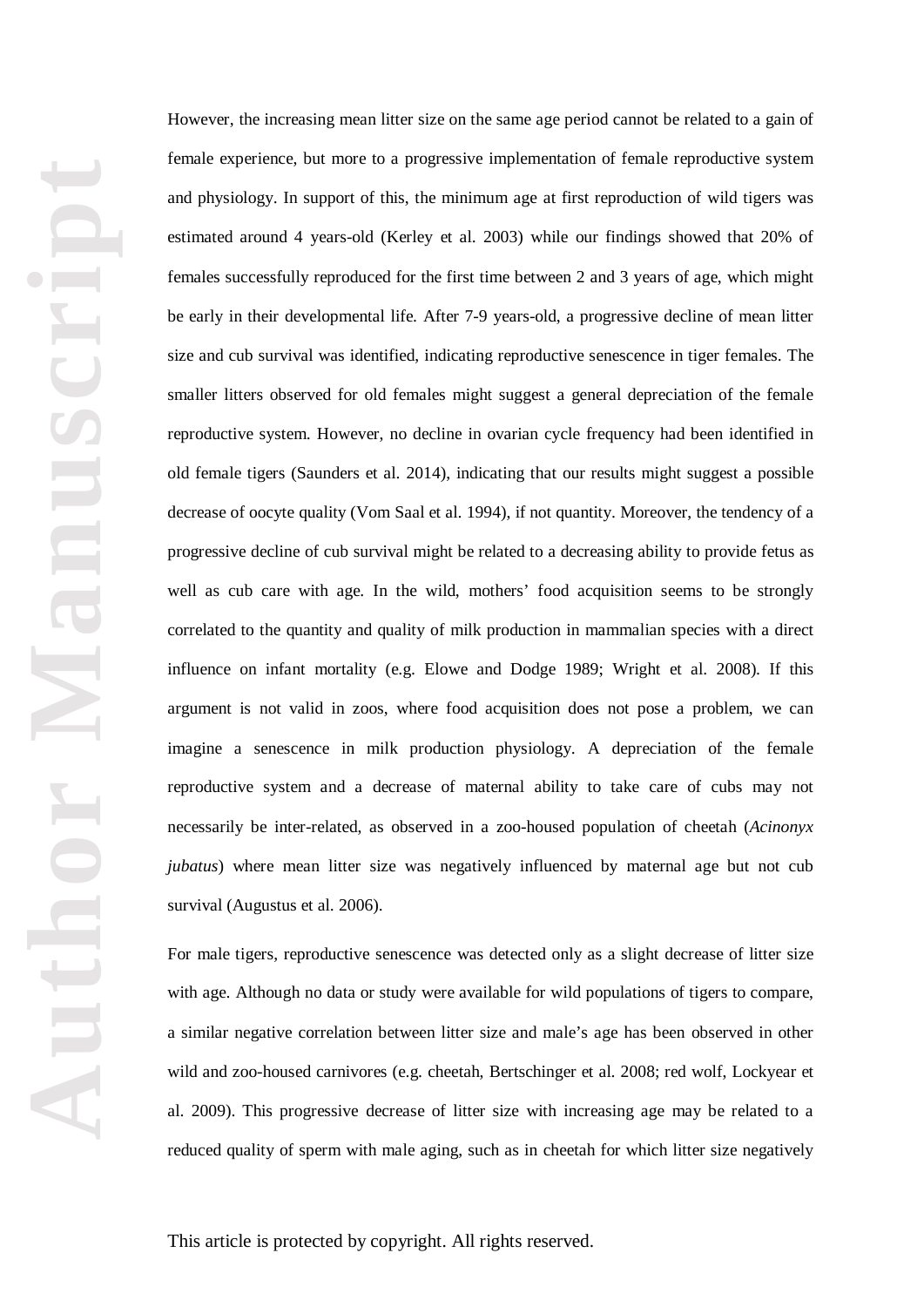correlated to sire's age and sperm morphology count (Bertschinger et al. 2008). Finally, cub survival was not related to sire's age, which may not be surprising as only females provide offspring care in tigers.

Both reproductive parameters used in this study are positively correlated to parental lifespan. Lifespan may be an indicator of individual quality with longer-lived tigers being able to produce large litters with higher probabilities of cubs reaching sexual maturity, and then producing offspring in turn (van de Pol and Verhulst 2006). Moreover, individual lifespan may also be an indicator of institution husbandry practices and experience in managing zoohoused tigers. Indeed, as transfers between institutions can be stressful for individuals with negative effects on their future reproduction, we can hypothesize that institutions taking care of a successful reproductive pair will keep them as long as possible and then acquire experience in tiger reproductive husbandry practices. This argument is supported by results provided by Saunders et al. (2014) showing an increased breeding success in zoos having a tiger litter within the previous five years.

# **Consequences in management practices and conservation of tiger: working at the subspecies level**

Although the conservation priority is to protect the continuously shrinking wild population, optimal management of the zoo-housed meta-population has become an increasingly important tool for maintaining a viable global population (Conde et al. 2011). Today, fewer than 4,000 sexually mature free-ranging tigers are alive, covering only 7% of their historical range (Goodrich et al. 2015). In this context, scientifically managed zoological gardens may be seen as a lifeblood of tiger conservation through the management of individuals living in human care. Thanks to the partnership between zoos and researchers, our study allowed the characterization of sex- and sub-species-specific demographic parameters, providing tangible tools for tiger conservation. Our results strengthen the IUCN Red List recommendation made for wild tiger populations (Goodrich et al. 2015) to focus efforts on improving survival of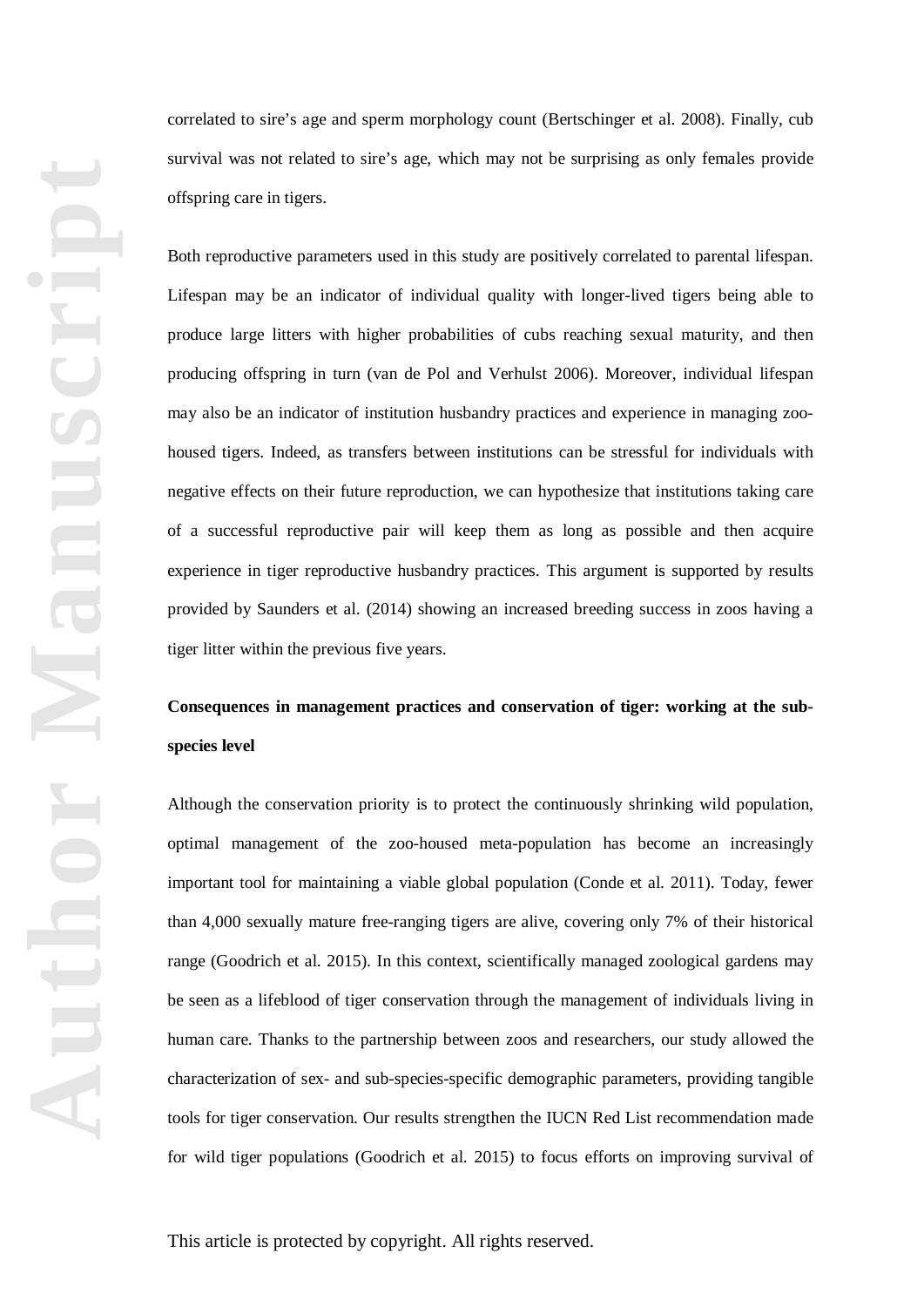adult breeding females, as litter size and cub survival rely on them, to increase wild populations size. Moreover, our analysis of the actuarial and reproductive senescence patterns for males and females separately will improve estimates of population extinction risk as well and the accuracy of population viability analyses (Robert et al. 2015; Conde et al. 2019). In addition, understanding drivers of reproductive parameters in zoo-housed tigers will improve breeding programs and birth control as many zoos cannot keep an increasing number of tigers because of space limits (Seidensticker et al. 1999; Christie 2010).

Finally, our findings confirm the decision made by zoos to manage the six tiger sub-species separately, avoiding hybridization, as we revealed that the six sub-species presented differences of reproductive and survival patterns. Zoo-housed and wild populations of the six sub-species should not be concurrently managed but instead as different conservation units with specific genetic adaptations. The number and definition of tiger sub-species are still debated (Mazák and Groves 2006; Wilting et al. 2015; Liu et al. 2018) and solving this issue has serious implications for the conservation strategy of this threatened species. Indeed, one of the sub-species, the Indochinese tiger, is almost extinct in the wild (Azlan and Sharma 2003) and only a few individuals are still alive in zoos, while the South Chinese tiger is already possibly extinct in the wild (Goodrich et al. 2015). Moreover, zoo-housed populations maintain mitochondrial lineages which are currently rare or already absent in the wild (Sharma et al. 2009), whose maintenance ensures a minimum of genetic diversity critical for futur reintroduction plans. Our findings revealed that the South China tiger has the highest cub mortality rate as well as the smallest litter size, contrary to the Malayan tiger which has lower cub mortality and bigger litters than other sub-species. These lower reproductive performances in the South China tiger may be the sign of inbreeding depression already occurring in the zoo-housed population (e.g. in okapi *Okapia johnstoni* De Bois et al. 1990). However, a sufficient level of genetic diversity is present in the zoo-held South China tiger population, suggesting a potential for genetic restoration (Zhang et al. 2019). Moreover, Indochinese and Malayan tigers tended to senesce slower, while the Amur tiger senesced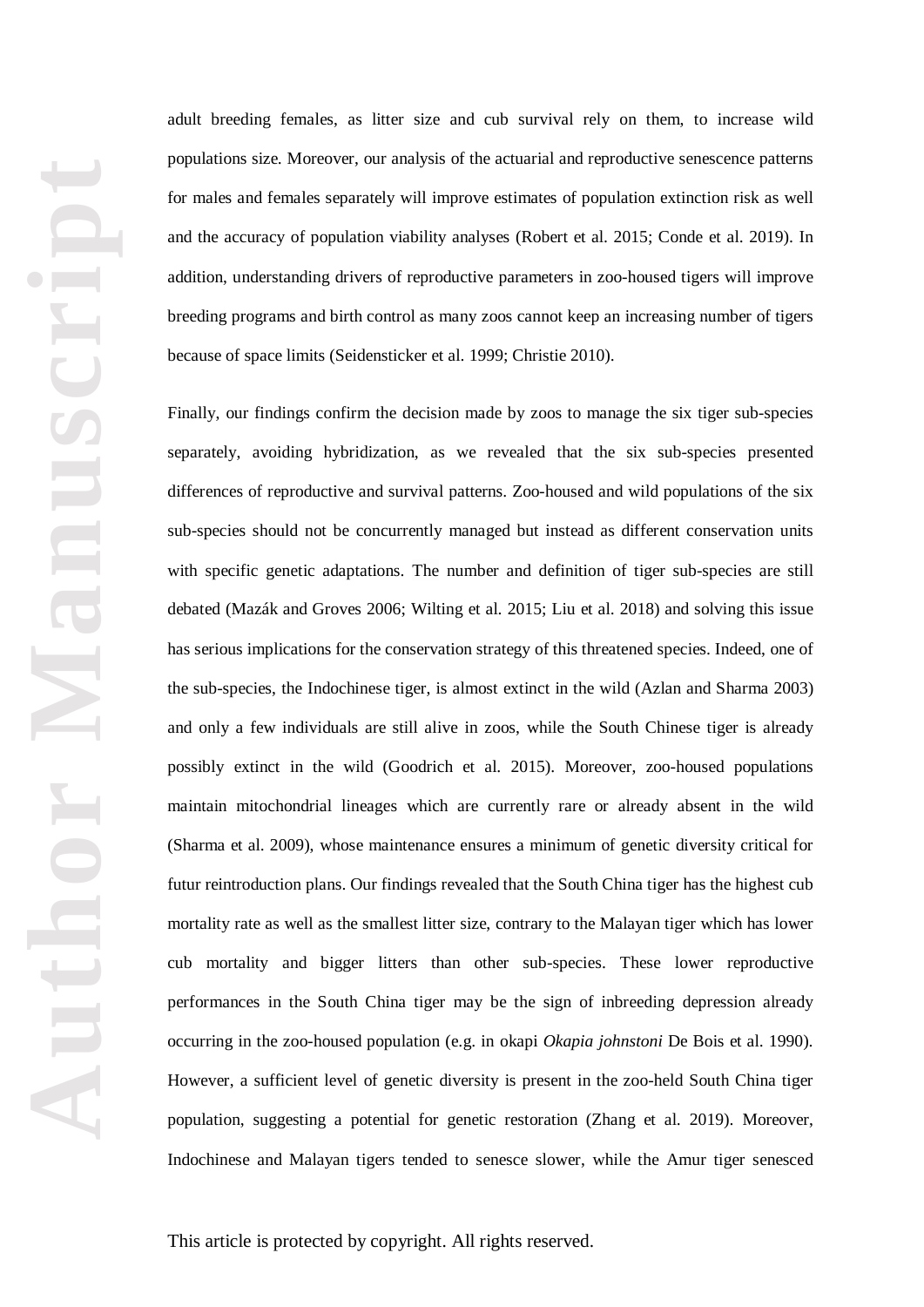faster than the other sub-species. These results indicate a possible difference in selection pressure between the sub-species. The differences between tiger sub-species confirms not only the importance of considering them separately in conservation plans but also the need to improve our knowledge on selective pressures driving the evolution of demographic parameters for each sub-species independently. However, this result should be taken with caution because of the high difference of sample size between sub-species (i.e. more than 5,000 for the Amur tiger and less than 50 for the Indochinese tiger). It is surprising as some of them benefit from higher scientific interest than others. For instance, we can retain from the literature cited here that most of demographic information available in the wild comes from the Amur sub-species, which is also the sub-species that is the most represented in zoos, currently and historically (578 out of 874 tigers alive in scientifically managed zoos in the 2018 International Tiger Studbook), while only 18 Indochinese tigers are currently alive in scientifically managed zoos (with a total of 48 individuals registered from 1993).

#### **CONCLUSION**

As the human population is constantly increasing, anthropic pressures will likely remain or even increase. In addition to *in situ* actions, conservation strategies may be reinforced with *ex situ* ones through the management of populations of threatened species maintained in zoos. Our findings revealed that actuarial and reproductive senescence occur in zoo-housed tigers, providing important fitness parameters for their management, but also enabling the improvement of population viability analyses modelling used to determine conservation plans. For instance, a focus on reproduction of adult females of 7-9 years seems to be critical to control zoo-housed tiger population size. Moreover, we highlight the importance of focusing on sub-species separately, to understand whether and how fitness parameters vary between them and to elaborate range-wide conservation plans. Finally, from the few data available from wild tigers, our results showed higher survival and reproductive parameters in zoos than in the wild, suggesting that zoo-housed populations could be seen as a lifeblood of tiger conservation through *ex situ* population management. As a flagship species, investment in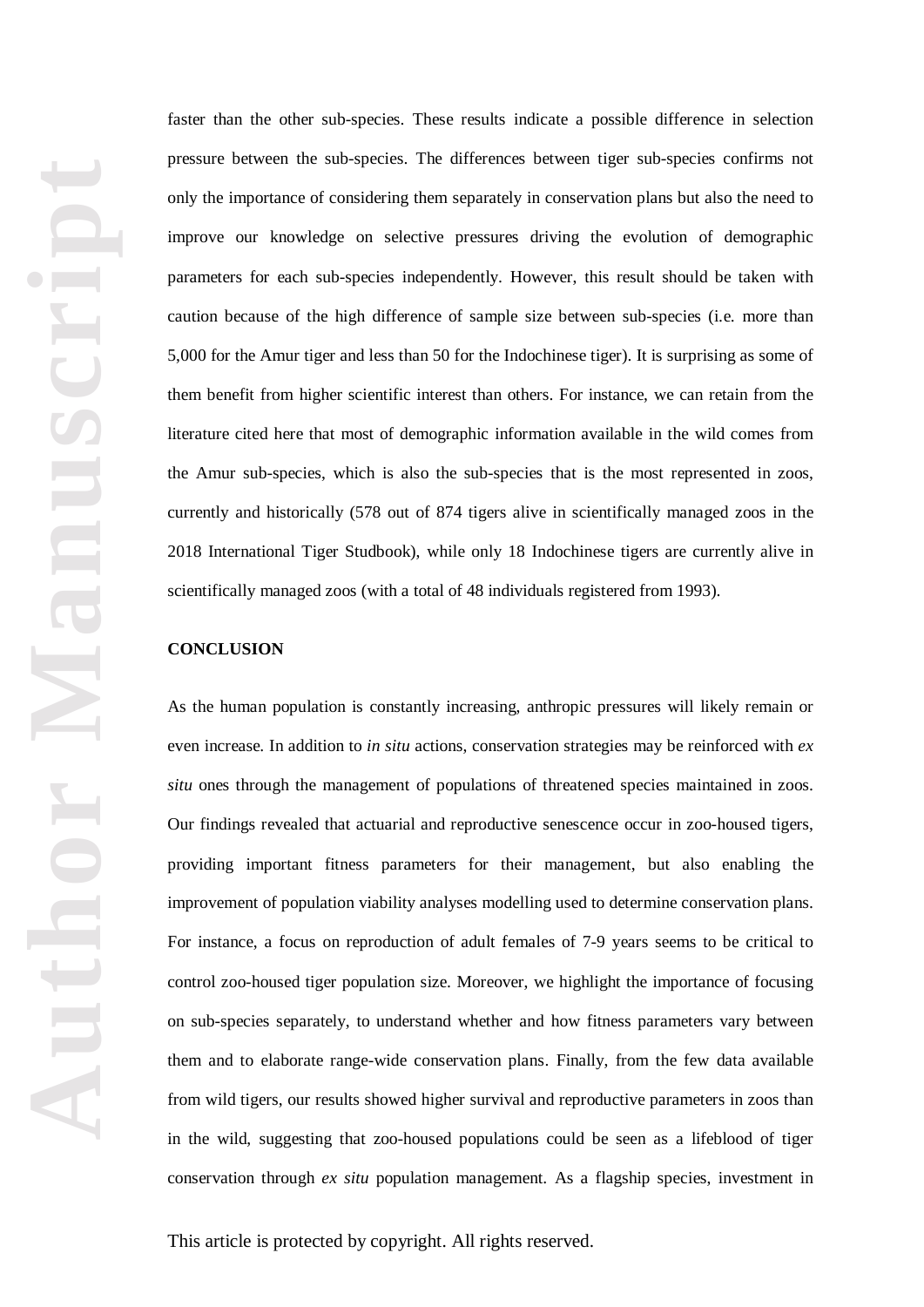tiger conservation benefits not only this charismatic species, but also to protect a wide diversity of lesser known species, such as other smaller threatened cat species or pangolins (Pholidota), sharing the same ecosystem.

### **ACKNOWLEDGMENT**

Morgane Tidière is partly financed by a Danish National Institutes of Health grant. We thank Vérane Berger, John Jackson, Floriane Plard, Johanna Stärk and Fernando Colchero for their constructive comments on a previous version of this work.

## **DATA AVAILABILITY**

All data used in this study may be found in the International Tiger Studbook 2018 (Müller, 2018).

#### **CONFLICT OF INTEREST**

The authors declare no conflict of interest.

# **REFERENCES**

- Ahearn, S. C., J. L. D. Smith, A. R. Joshi and J. Ding. 2001. TIGMOD: an individualbased spatially explicit model for simulating tiger/human interaction in multiple use forests. Ecol. Model. 140: 81–97.
- Ando, T. 2011. Predictive bayesian model selection. Am. J. Math. Manag. Sci. 31: 13–38.
- Augustus, P., K. Casavant, N. Troxel, R. Rieches and F. Bercovitch. 2006. Reproductive life history of South African cheetahs (Acynonyx jubatus jubatus) at the San Diego Zoo Wild Animal Park, 1970–2005. Zoo Biol. 25: 383–390.
- Azlan, Mohd. J. and D. S. Sharma. 2003. Camera trapping the Indochinese tiger, Panthera tigris corbetti, in a secondary forest in Peninsular Malaysia. Raffles Bull. Zool. 51: 421–427.
- Barlow, A. C. D., C. McDougal, J. L. D. Smith, B. Gurung, S. R. Bhatta, S. Kumal, B. Mahato and D. B. Tamang. 2009. Temporal variation in tiger (Panthera tigris) populations and its implications for monitoring. J. Mammal. 90: 472–478.
- Barthold, J. A., A. J. Loveridge, D. W. Macdonald, C. Packer and F. Colchero. 2016. Bayesian estimates of male and female African lion mortality for future use in population management. J. Appl. Ecol. 53: 295–304.
- Bates, D., M. Maechler, B. Bolker, S. Walker, R. H. B. Christensen, H. Singmann, B. Dai, C. Eigen and L. Rcpp. 2015. Package 'lme4.'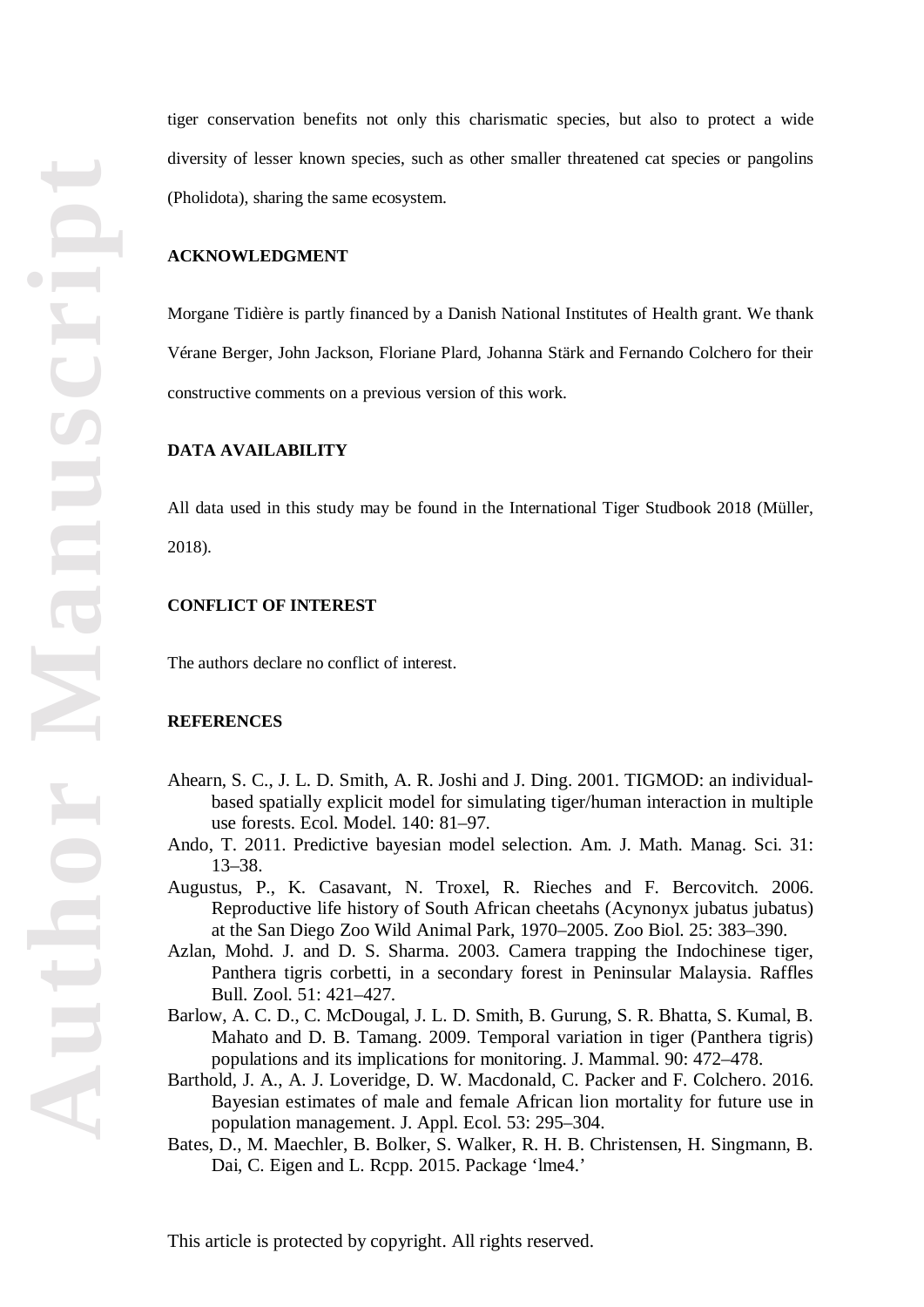- Berger, V., J.-F. Lemaître, J.-M. Gaillard and A. Cohas. 2015. How do animals optimize the size–number trade-off when aging? Insights from reproductive senescence patterns in marmots. Ecology 96: 46–53.
- Bertschinger, H. J., D. G. A. Meltzer and A. V. Dyk. 2008. Captive breeding of cheetahs in South Africa – 30 years of data from the de Wildt Cheetah and Wildlife Centre. Reprod. Domest. Anim. 43: 66–73.
- Bhagavatula, J. and L. Singh. 2006. Genotyping faecal samples of Bengal tiger Panthera tigris tigris for population estimation: a pilot study. BMC Genet. 7: 48.
- Burnham, K. P. and D. R. Anderson. 2002. Model Selection and Multimodel Inference: A Practical Information-Theoretic Approach. Springer, New-York.
- Caughley, G. 1966. Mortality patterns in mammals. Ecology 47: 906–918.
- Christie, S. 2010. Why keep tigers in zoos? P. in Tigers of the World: The Science, Politics and Conservation of Panthera tigris (R. Tilson and P. J. Nyhus, eds).
- Clutton-Brock, T. and B. C. Sheldon. 2010. Individuals and populations: the role of long-term, individual-based studies of animals in ecology and evolutionary biology. Trends Ecol. Evol. 25: 562–573.
- Colchero, F., O. R. Jones, D. A. Conde, D. Hodgson, F. Zajitschek, B. R. Schmidt, A. F. Malo, S. C. Alberts, P. H. Becker, S. Bouwhuis, A. M. Bronikowski, K. M. D. Vleeschouwer, R. J. Delahay, S. Dummermuth, E. Fernández‐Duque, J. Frisenvænge, M. Hesselsøe, S. Larson, J.-F. Lemaître, J. McDonald, D. A. W. Miller, C. O'Donnell, C. Packer, B. E. Raboy, C. J. Reading, E. Wapstra, H. Weimerskirch, G. M. While, A. Baudisch, T. Flatt, T. Coulson and J.-M. Gaillard. 2019. The diversity of population responses to environmental change. Ecol. Lett. 22: 342–353.
- Conde, D. A., N. Flesness, F. Colchero, O. R. Jones and A. Scheuerlein. 2011. An emerging role of zoos to conserve biodiversity. Science 331: 1390–1391.
- Conde, D. A., J. Staerk, F. Colchero, R. da Silva, J. Schöley, H. M. Baden, L. Jouvet, J. E. Fa, H. Syed, E. Jongejans, S. Meiri, J.-M. Gaillard, S. Chamberlain, J. Wilcken, O. R. Jones, J. P. Dahlgren, U. K. Steiner, L. M. Bland, I. Gomez-Mestre, J.-D. Lebreton, J. G. Vargas, N. Flesness, V. Canudas-Romo, R. Salguero-Gómez, O. Byers, T. B. Berg, A. Scheuerlein, S. Devillard, D. S. Schigel, O. A. Ryder, H. P. Possingham, A. Baudisch and J. W. Vaupel. 2019. Data gaps and opportunities for comparative and conservation biology. Proc. Natl. Acad. Sci. 116: 9658–9664.
- Condit, R., J. Reiter, P. A. Morris, R. Berger, S. G. Allen and B. J. Le Boeuf. 2014. Lifetime survival rates and senescence in northern elephant seals. Mar. Mammal Sci. 30: 122–138.
- De Bois, H., AndréA. Dhondt and B. Van Puijenbroeck. 1990. Effects of inbreeding on juvenile survival of the okapi Okapia johnstoni in captivity. Biol. Conserv. 54: 147–155.
- Elowe, K. D. and W. E. Dodge. 1989. Factors affecting black bear reproductive success and cub survival. J. Wildl. Manag. 53: 962–968.
- Engelman, M., H. Caswell and E. Agree. 2014. Why do lifespan variability trends for the young and old diverge? A perturbation analysis. Demogr. Res. 30: 1367– 1396.
- Folio, D. M., J. Aars, O. Gimenez, A. E. Derocher, Ø. Wiig and S. Cubaynes. 2019. How many cubs can a mum nurse? Maternal age and size influence litter size in polar bears. Biol. Lett. 15: 20190070.
- Gaillard, J.-M., M. Garratt and J.-F. Lemaître. 2017. Senescence in mammalian life history traits. P. in The Evolution of Senescence in the Tree of Life (R. P.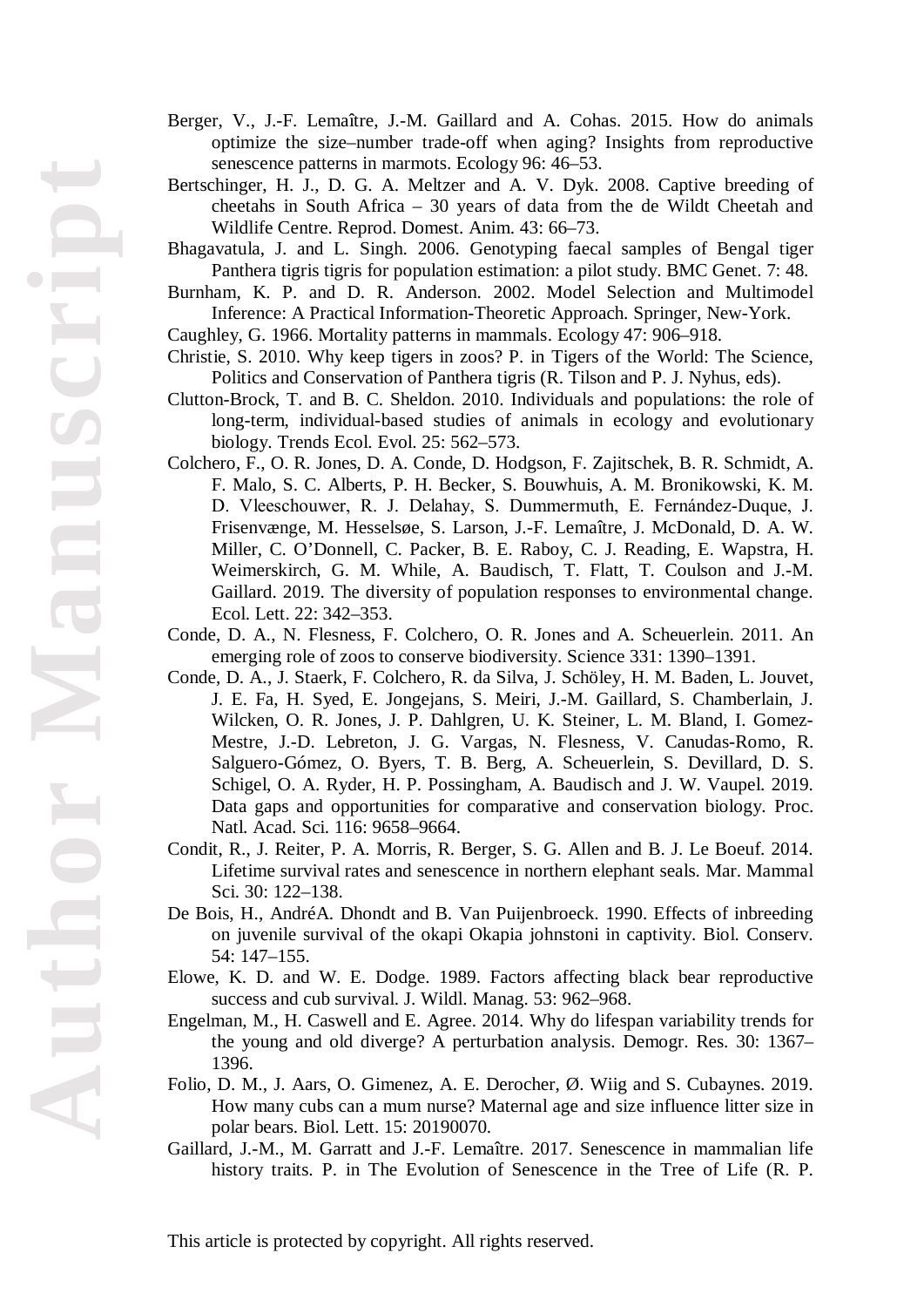Shefferson, O. R. Jones, and R. Salguero-Gómez, eds). Cambridge University Press.

- Gompertz, B. 1825. On the nature of the function expressive of the law of human mortality, and on a new mode of determining the value of life contingencies. Philisophical Trans. R. Soc. Lond. 115: 513–583.
- Goodrich, J. M. 2010. Human–tiger conflict: a review and call for comprehensive plans. Integr. Zool. 5: 300–312.
- Goodrich, J. M., L. L. Kerley, E. N. Smirnov, D. G. Miquelle, L. McDonald, H. B. Quigley, M. G. Hornocker and T. McDonald. 2008. Survival rates and causes of mortality of Amur tigers on and near the Sikhote-Alin Biosphere Zapovednik. J. Zool. 276: 323–329.
- Goodrich, J. M., A. Lynam, D. G. Miquelle, H. T. Wibisono, K. Kawanishi, A. Pattanavibool, S. Htun, T. Tempa, J. Karki, Y. Jhala and K. Karanth. 2015. Panthera tigris, Tiger. UICN Red List Threat Species 2015 e.T15955A50659951.
- Hayward, A. D., K. U. Mar, M. Lahdenperä and V. Lummaa. 2014. Early reproductive investment, senescence and lifetime reproductive success in female Asian elephants. J. Evol. Biol. 27: 772–783.
- Hayward, A. D., J. Moorad, C. E. Regan, C. Berenos, J. G. Pilkington, J. M. Pemberton and D. H. Nussey. 2015. Asynchrony of senescence among phenotypic traits in a wild mammal population. Exp. Gerontol. 71: 56–68.
- Hoffmann, M., C. Hilton-Taylor, A. Angulo, M. Böhm, T. M. Brooks, S. H. M. Butchart, K. E. Carpenter, J. Chanson, B. Collen, N. A. Cox, W. R. T. Darwall, N. K. Dulvy, L. R. Harrison, V. Katariya, C. M. Pollock, S. Quader, N. I. Richman, A. S. L. Rodrigues, M. F. Tognelli, J.-C. Vié, J. M. Aguiar, D. J. Allen, G. R. Allen, G. Amori, N. B. Ananjeva, F. Andreone, P. Andrew, A. L. A. Ortiz, J. E. M. Baillie, R. Baldi, B. D. Bell, S. D. Biju, J. P. Bird, P. Black-Decima, J. J. Blanc, F. Bolaños, W. Bolivar-G, I. J. Burfield, J. A. Burton, D. R. Capper, F. Castro, G. Catullo, R. D. Cavanagh, A. Channing, N. L. Chao, A. M. Chenery, F. Chiozza, V. Clausnitzer, N. J. Collar, L. C. Collett, B. B. Collette, C. F. C. Fernandez, M. T. Craig, M. J. Crosby, N. Cumberlidge, A. Cuttelod, A. E. Derocher, A. C. Diesmos, J. S. Donaldson, J. W. Duckworth, G. Dutson, S. K. Dutta, R. H. Emslie, A. Farjon, S. Fowler, J. Freyhof, D. L. Garshelis, J. Gerlach, D. J. Gower, T. D. Grant, G. A. Hammerson, R. B. Harris, L. R. Heaney, S. B. Hedges, J.-M. Hero, B. Hughes, S. A. Hussain, J. I. M, R. F. Inger, N. Ishii, D. T. Iskandar, R. K. B. Jenkins, Y. Kaneko, M. Kottelat, K. M. Kovacs, S. L. Kuzmin, E. L. Marca, J. F. Lamoreux, M. W. N. Lau, E. O. Lavilla, K. Leus, R. L. Lewison, G. Lichtenstein, S. R. Livingstone, V. Lukoschek, D. P. Mallon, P. J. K. McGowan, A. McIvor, P. D. Moehlman, S. Molur, A. M. Alonso, J. A. Musick, K. Nowell, R. A. Nussbaum, W. Olech, N. L. Orlov, T. J. Papenfuss, G. Parra-Olea, W. F. Perrin, B. A. Polidoro, M. Pourkazemi, P. A. Racey, J. S. Ragle, M. Ram, G. Rathbun, R. P. Reynolds, A. G. J. Rhodin, S. J. Richards, L. O. Rodríguez, S. R. Ron, C. Rondinini, A. B. Rylands, Y. S. de Mitcheson, J. C. Sanciangco, K. L. Sanders, G. Santos-Barrera, J. Schipper, C. Self-Sullivan, Y. Shi, A. Shoemaker, F. T. Short, C. Sillero-Zubiri, D. L. Silvano, K. G. Smith, A. T. Smith, J. Snoeks, A. J. Stattersfield, A. J. Symes, A. B. Taber, B. K. Talukdar, H. J. Temple, R. Timmins, J. A. Tobias, K. Tsytsulina, D. Tweddle, C. Ubeda, S. V. Valenti, P. P. van Dijk, L. M. Veiga, A. Veloso, D. C. Wege, M. Wilkinson, E. A. Williamson, F. Xie, B. E. Young, H. R. Akçakaya, L. Bennun, T. M. Blackburn,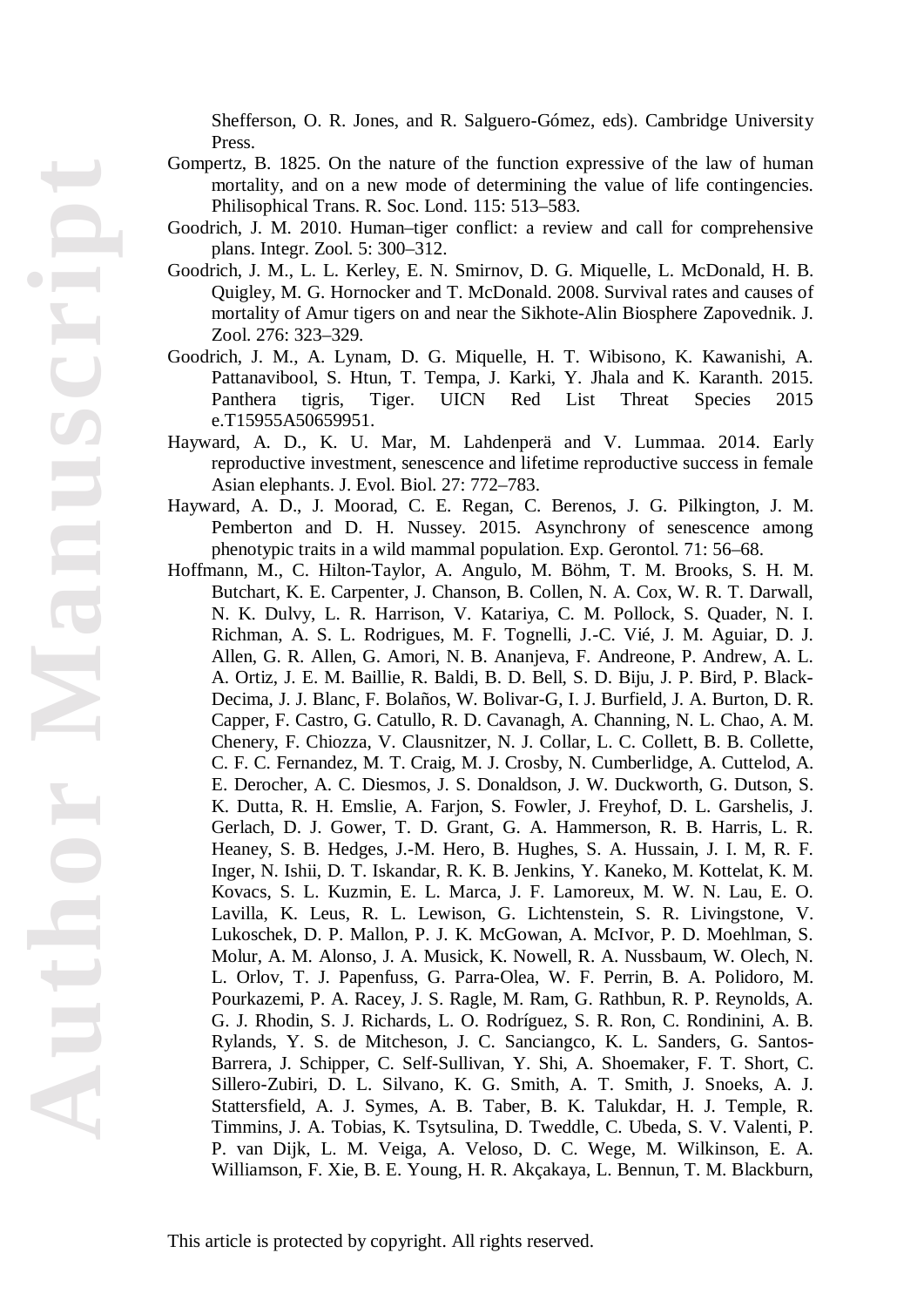L. Boitani, H. T. Dublin, G. A. B. da Fonseca, C. Gascon, T. E. Lacher, G. M. Mace, S. A. Mainka, J. A. McNeely, R. A. Mittermeier, G. M. Reid, J. P. Rodriguez, A. A. Rosenberg, M. J. Samways, J. Smart, B. A. Stein and S. N. Stuart. 2010. The impact of conservation on the status of the world's vertebrates. Science 330: 1503–1509.

- Horev, A., R. Yosef, P. Tryjanowski and O. Ovadia. 2012. Consequences of variation in male harem size to population persistence: modeling poaching and extinction risk of Bengal tigers (Panthera tigris). Biol. Conserv. 147: 22–31.
- Hurlbert, S. H. 1984. Pseudoreplication and the design of ecological field experiments. Ecol. Monogr. 54: 187–211.
- Jones, O. R., A. Scheuerlein, R. Salguero-Gómez, C. G. Camarda, R. Schaible, B. B. Casper, J. P. Dahlgren, J. Ehrlén, M. B. García, E. S. Menges, P. F. Quintana-Ascencio, H. Caswell, A. Baudisch and J. W. Vaupel. 2014. Diversity of ageing across the tree of life. Nature 505: 169–173.
- Karanth, K. U., J. D. Nichols, N. S. Kumar and J. E. Hines. 2006. Assessing tiger population dynamics using photographic capture–recapture sampling. Ecology 87: 2925–2937.
- Karniski, C., E. Krzyszczyk and J. Mann. 2018. Senescence impacts reproduction and maternal investment in bottlenose dolphins. Proc. R. Soc. B Biol. Sci. 285: 20181123.
- Kenney, J. S., J. L. D. Smith, A. M. Starfield and C. W. Mcdougal. 1995. The longterm effects of tiger poaching on population viability. Conserv. Biol. 9: 1127– 1133.
- Kerley, L. L., J. M. Goodrich, D. G. Miquelle, E. N. Smirnov, H. B. Quigley and M. G. Hornocker. 2003. Reproductive parameters of wild female Amur (Siberian) tigers (Panthera tigris altaica). J. Mammal. 84: 288–298.
- Kirkwood, T. B. L. 1977. Evolution of ageing. Nature 270: 301–304.
- Landes, J., P.-Y. Henry, I. Hardy, M. Perret and S. Pavard. 2019. Female reproduction bears no survival cost in captivity for gray mouse lemurs. Ecol. Evol. 9: 6189– 6198.
- Lemaître, J.-F. and J.-M. Gaillard. 2017. Reproductive senescence: new perspectives in the wild: reproductive senescence in the wild. Biol. Rev., doi: 10.1111/brv.12328.
- Liu, Y.-C., X. Sun, C. Driscoll, D. G. Miquelle, X. Xu, P. Martelli, O. Uphyrkina, J. L. D. Smith, S. J. O'Brien and S.-J. Luo. 2018. Genome-wide evolutionary analysis of natural history and adaptation in the world's tigers. Curr. Biol. 28: 3840-3849.e6.
- Lockyear, K. M., W. T. Waddell, K. L. Goodrowe and S. E. MacDonald. 2009. Retrospective investigation of captive red wolf reproductive success in relation to age and inbreeding. Zoo Biol. 28: 214–229.
- Lynam, A. J., K. Kreetiyutanont and R. Mather. 2001. Conservation status and distribution of the Indochinese tiger (Panthera tigris corbetti) and other large mammals in a forest complex in northeastern Thailand. Nat Hist Bull Siam Soc 49: 61–75.
- Makeham, W. M. 1860. On the law of mortality and the construction of annuity tables. J. Inst. Actuar. 8: 301–310.
- Mazák, J. H. and C. P. Groves. 2006. A taxonomic revision of the tigers (Panthera tigris) of Southeast Asia. Mamm. Biol. 71: 268–287.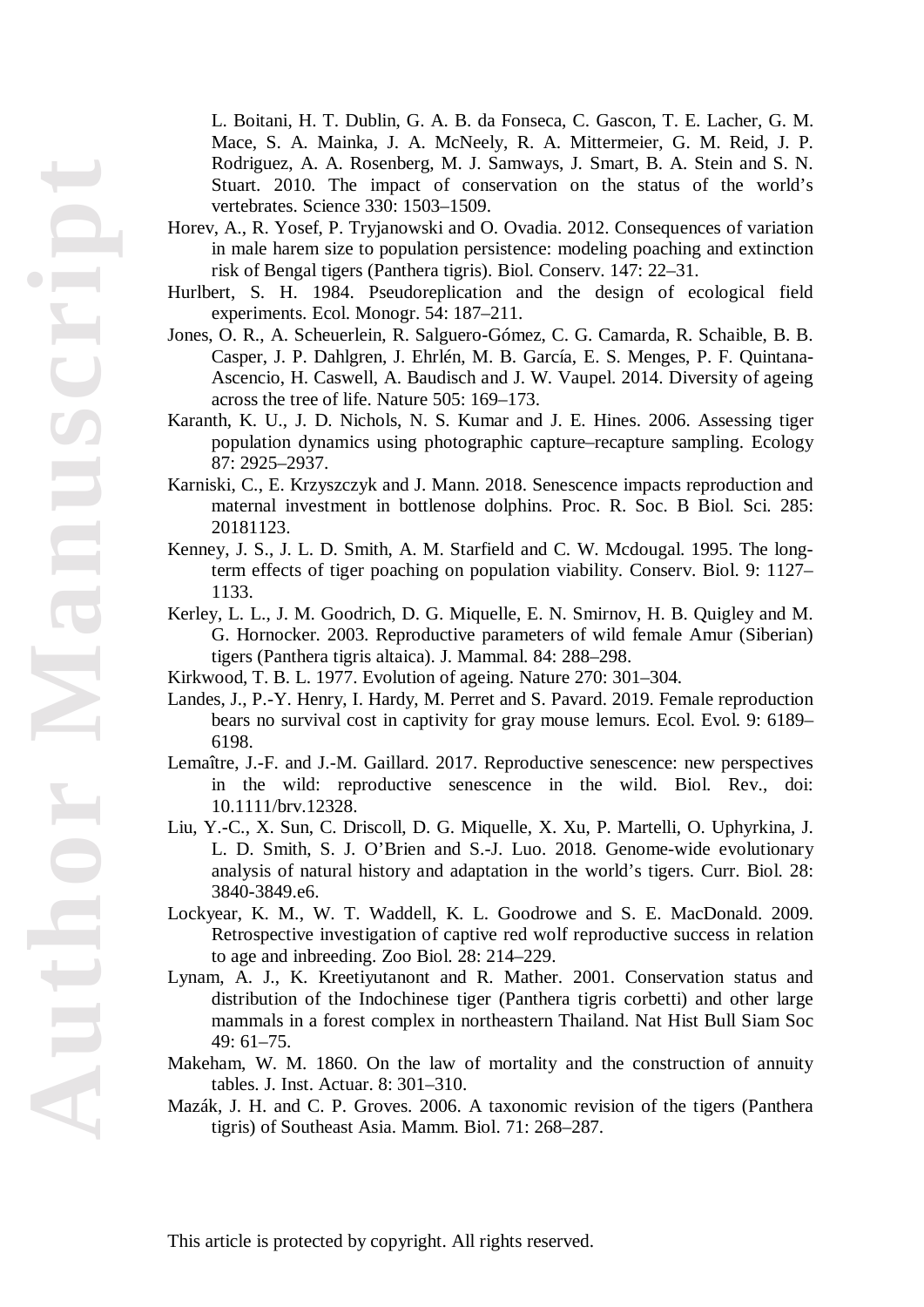- Moorad, J. A., D. E. L. Promislow, N. Flesness and R. A. Miller. 2012. A comparative assessment of univariate longevity measures using zoological animal records. Aging Cell 11: 940–948.
- Müller, P. 2018. International Tiger Studbook 2018. 43rd ed. Zoologicl Garden Leipzig.
- Mysterud, A., Ø. Holand, K. H. Røed, H. Gjøstein, J. Kumpula and M. Nieminen. 2003. Effects of age, density and sex ratio on reproductive effort in male reindeer (Rangifer tarandus). J. Zool. 261: 341–344.
- Nussey, D. H., H. Froy, J.-F. Lemaître, J.-M. Gaillard and S. N. Austad. 2013. Senescence in natural populations of animals: widespread evidence and its implications for bio-gerontology. Ageing Res. Rev. 12: 214–225.
- Purvis, A., J. L. Gittleman, G. Cowlishaw and G. M. Mace. 2000. Predicting extinction risk in declining species. Proc. R. Soc. Lond. B Biol. Sci. 267: 1947– 1952.
- R Development Core Team. 2016. A language and environment for statistical computing. R Foundation for Statistical Computing, Vienna, Austria.
- Ricklefs, R. E. and C. D. Cadena. 2007. Lifespan is unrelated to investment in reproduction in populations of mammals and birds in captivity. Ecol. Lett. 10: 867–875.
- Robert, A., S. Chantepie, S. Pavard, F. Sarrazin and C. Teplitsky. 2015. Actuarial senescence can increase the risk of extinction of mammal populations. Ecol. Appl. 25: 116–124.
- Saunders, S. P., T. Harris, K. Traylor-Holzer and K. G. Beck. 2014. Factors influencing breeding success, ovarian cyclicity, and cub survival in zoomanaged tigers (Panthera tigris). Anim. Reprod. Sci. 144: 38–47.
- Seidensticker, J., S. Christie and P. Jackson. 1999. Riding the Tiger: Tiger Conservation in Human-Dominated Landscapes. Cambridge University Press, Cambridge, UK.
- Sharma, R., H. Stuckas, R. Bhaskar, S. Rajput, I. Khan, S. P. Goyal and R. Tiedemann. 2009. mtDNA indicates profound population structure in Indian tiger (Panthera tigris tigris). Conserv. Genet. 10: 909–914.
- Siler, W. 1979. A competing-risk model for animal mortality. Ecology 60: 750–757.
- Smirnov, E. N. and D. G. Miquelle. 1999. Population dynamics of the Amur tiger in Sikhote-Alin State Biosphere Reserve. Pp. 61–70 in Riding the tiger: tiger conservation in human-dominated landscapes (J. Seidensticker, S. Christie, and P. Jackson, eds). Cambridge University Press, Cambridge, United Kingdom.
- Smith, J. L. D. and C. Mcdougal. 1991. The contribution of variance in lifetime reproduction to effective population size in tigers. Conserv. Biol. 5: 484–490.
- Staerk, J., D. A. Conde, V. Ronget, J.-F. Lemaitre, J.-M. Gaillard and F. Colchero. 2019. Performance of generation time approximations for extinction risk assessments. J. Appl. Ecol. 56: 1436–1446.
- Sunquist, M. and F. Sunquist (eds). 2002. Wild Cats of the World. University of Chicago Press, Chicago and London.
- Tidière, M., J.-M. Gaillard, V. Berger, D. W. H. Müller, L. B. Lackey, O. Gimenez, M. Clauss and J.-F. Lemaître. 2016. Comparative analyses of longevity and senescence reveal variable survival benefits of living in zoos across mammals. Sci. Rep. 6: 36361.
- Tidière, M., J.-M. Gaillard, D. W. H. Müller, L. B. Lackey, O. Gimenez, M. Clauss and J.-F. Lemaître. 2015. Does sexual selection shape sex differences in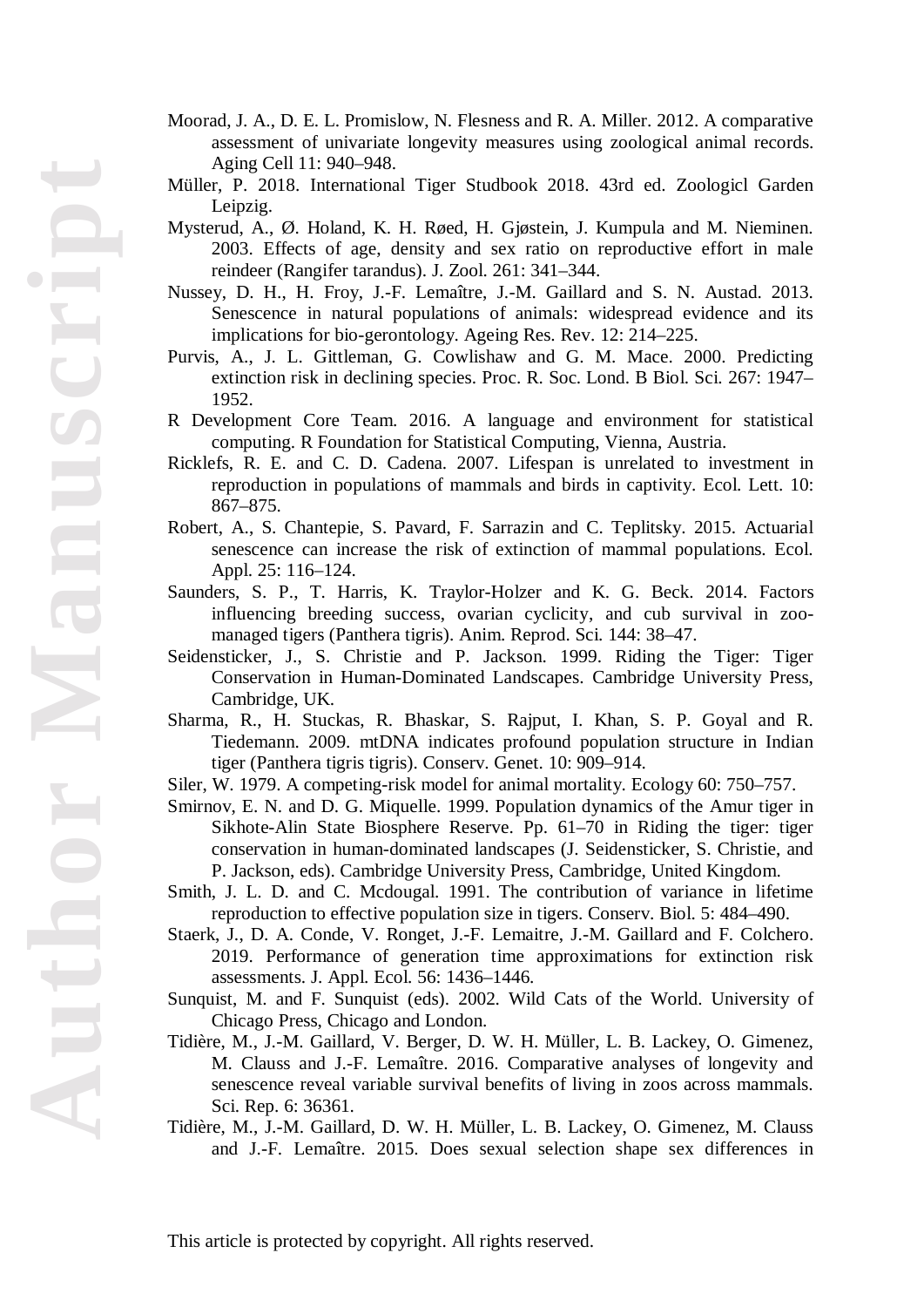longevity and senescence patterns across vertebrates? A review and new insights from captive ruminants. Evolution 69: 3123–3140.

- Tidière, M., J.-F. Lemaître, G. Douay, M. Whipple and J.-M. Gaillard. 2017. High reproductive effort is associated with decreasing mortality late in life in captive ruffed lemurs. Am. J. Primatol., doi: 10.1002/ajp.22677.
- Tidière, M., X. Thevenot, A. Deligiannopoulou, G. Douay, M. Whipple, A. Siberchicot, J.-M. Gaillard and J.-F. Lemaître. 2018. Maternal reproductive senescence shapes the fitness consequences of the parental age difference in ruffed lemurs. Proc. R. Soc. B Biol. Sci. 285: 20181479.
- Tilson, R., H. Defu, J. Muntifering and P. J. Nyhus. 2004. Dramatic decline of wild South China tigers Panthera tigris amoyensis: field survey of priority tiger reserves. Oryx 38: 40–47.
- Trivers, R. 1985. Social Evolution. Benjamin/Cumming Pub. Co.
- van de Pol, M. and S. Verhulst. 2006. Age‐dependent traits: a new statistical model to separate within- and between-individual effects. Am. Nat. 167: 766–773.
- Vom Saal, F. S., C. A. Finch and J. F. Nelson. 1994. Natural history and mechanisms of reproductive aging in humans, laboratory rodents, and other selected vertebrates. P. in The Physiology of Reproduction (E. Knobill and J. D. Neill, eds). Raven Press Ltd., New York.
- Wan, Q.-H., S.-G. Fang, G.-F. Chen, Z.-M. Wang, P. Ding, M.-Y. Zhu, K.-S. Chen, J.-H. Yu and Y.-P. Zhao. 2003. Use of oligonucleotide fingerprinting and faecal DNA in identifying the distribution of the Chinese tiger (Panthera tigris amoyensis Hilzheimer). Biodivers. Conserv. 12: 1641–1648.
- Williams, B. K., J. D. Nichols and M. J. Conroy (eds). 2002. Analysis and Management of Animal Poulations. Academic Press, San Diego, CA.
- Wilting, A., A. Courtiol, P. Christiansen, J. Niedballa, A. K. Scharf, L. Orlando, N. Balkenhol, H. Hofer, S. Kramer-Schadt, J. Fickel and A. C. Kitchener. 2015. Planning tiger recovery: understanding intraspecific variation for effective conservation. Sci. Adv. 1: e1400175.
- Wright, P. C., S. J. King and J. Jernvall. 2008. Aging in wild female lemurs: sustained fertility with increased infant mortality. Pp. 17–28 in Primate Reproductive Aging: Cross-Taxon Perspectives (S. Atsalis, S. W. Margulis, and P. R. Hof, eds). Karger, Basel.
- Zhang, W., X. Xu, B. Yue, R. Hou, J. Xie, Z.-T. Zou, Y. Han, F. Shen, L. Zhang, Z. Xie, Y. Yuan, Y. Yin, W. Fu, D. Chen, W. Huang, Z. Liu, Y. Tang, B. Zhao, Q. Zhang, W. Chen, R. Zhang, J. Chen, S.-J. Luo and Z. Zhang. 2019. Sorting out the genetic background of the last surviving South China tigers. J. Hered. 110: 641–650.

**Table 1. Siler model parameters obtained for the 9,201 tigers living in human care** 

**between 1938 and 2018.** The first part of the Siler model takes into account a decrease in

mortality rates over juvenile ages with  $e^{a_0}$  being the initial level and  $a_1$  modelling the rate of

decrease. The term  $c$  captures age-independent mortality and may be interpreted as the mean

adult mortality rate. The last part of the equation corresponds to the Gompertz law assuming

an exponential increase of mortality rate with age from an initial level  $e^{b_0}$  and  $b_1$  being the

rate of increase, also interpreted as the rate of actuarial senescence.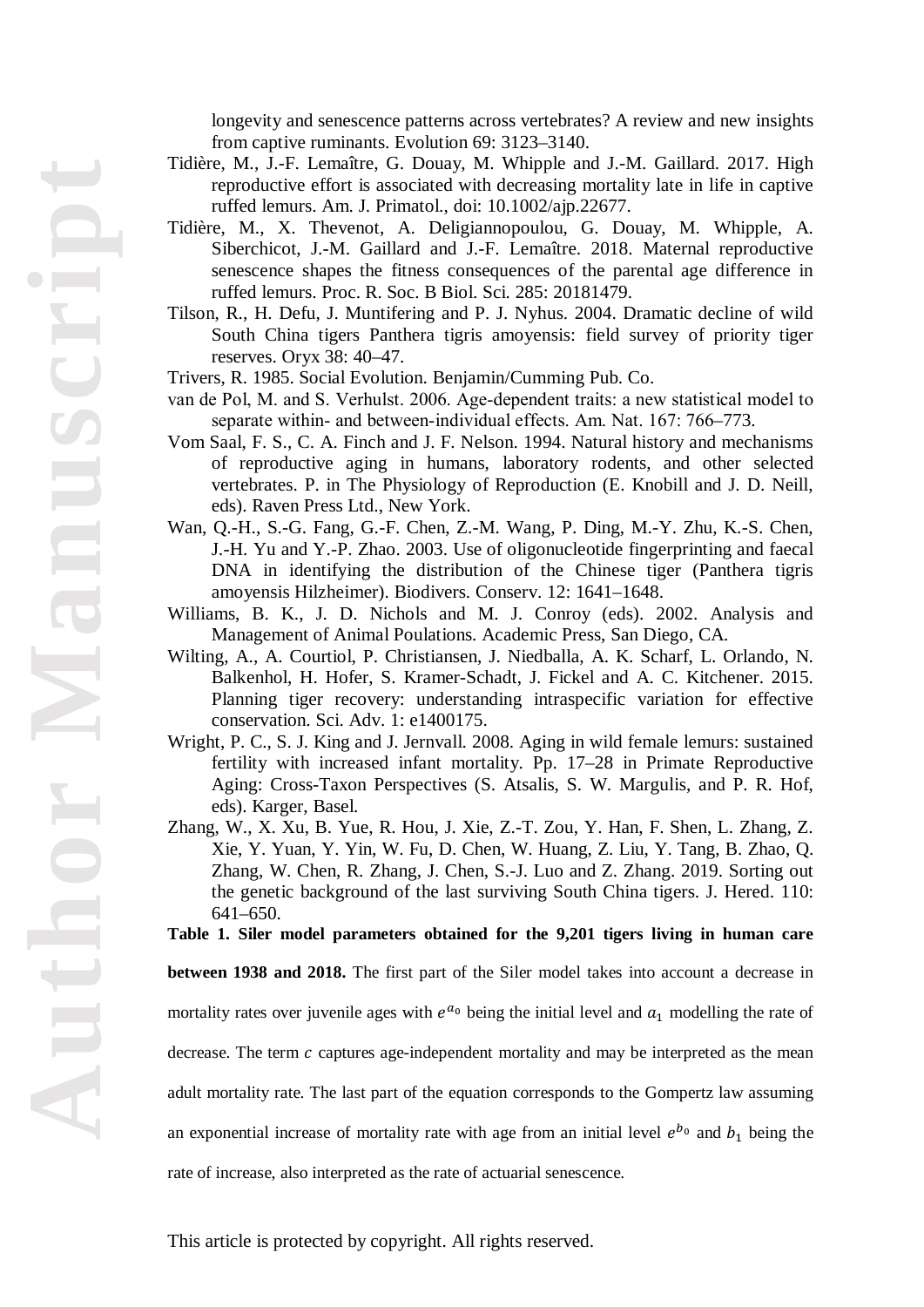| <b>Parameter</b> | Mean     | <b>Standard Error</b> | 95% Confident Interval |
|------------------|----------|-----------------------|------------------------|
| $a_0$            | 2.467    | 0.027                 | 2.415: 2.520           |
| a <sub>1</sub>   | 32.316   | 0.654                 | 31.097; 33.593         |
| c                | 0.047    | 0.001                 | 0.044:0.049            |
| $\mathbf{b}_0$   | $-0.297$ | 0.195                 | $-8.684; -7.906$       |
|                  | 0.400    | 0.011                 | 0.378:0.422            |

**Table 2. Parameter estimates of litter size and cub survival for tigers living in human care between 1938 and 2018.** For random factors, the variance is given as well as the standard deviation (Std. Dev.). Amur tiger (*P. t. altaica*) is used as reference. For random effects, only zoo at birth influences litter size while parental identities as well as zoo at birth influence cub survival.

| <b>Response</b>    | <b>Fixed variables</b>                 |       |                                   |               | <b>Random effects</b> |                         |                     |              |
|--------------------|----------------------------------------|-------|-----------------------------------|---------------|-----------------------|-------------------------|---------------------|--------------|
| variable           | <b>Variable</b>                        | β     | 95%CI                             | $Z-$<br>value | <b>Variable</b>       | $\overline{\mathbf{N}}$ | <b>Varianc</b><br>e | Std.<br>Dev. |
|                    |                                        |       |                                   |               | Female                | 110                     |                     |              |
| <b>Litter size</b> | Intercept                              | 0.494 | 0.342; 0.647                      | 6.35          | ID                    | $\overline{2}$          | 0.000               | 0.000        |
| $N=3,794$ litters  | Female age                             | 0.091 | 0.057; 0.125<br>$-0.009; -$       | 5.21          | Male ID               | 951                     | 0.000               | 0.000        |
|                    | Female age <sup>2</sup><br>Р.<br>$t$ . | 0.007 | 0.004<br>$-0.183;$                | $-6.22$       | Zoo ID                | 396                     | 0.002               | 0.049        |
|                    | amoyensis                              | 0.085 | 0.012<br>$-0.572;$                | $-1.71$       |                       |                         |                     |              |
|                    | P. t. corbetti                         | 0.267 | 0.038<br>$-0.060;$                | $-1.72$       |                       |                         |                     |              |
|                    | P. t. jacksoni                         | 0.070 | 0.200<br>$-0.163: -$              | 1.06          |                       |                         |                     |              |
|                    | P. t. sumatrae                         | 0.103 | 0.043                             | $-3.37$       |                       |                         |                     |              |
|                    | P. t. tigris<br>Female                 | 0.098 | 0.023; 0.173                      | 2.55          |                       |                         |                     |              |
|                    | lifespan                               |       | $0.006$ 0.000; 0.011<br>$-0.004;$ | 2.01          |                       |                         |                     |              |
|                    | Male lifespan                          | 0.002 | 0.007<br>$-3.637; -$              | 0.65          | Female                | 105                     |                     |              |
| Cub survival       | Intercept                              | 3.028 | 2.418                             | $-9.74$       | ID                    | $\overline{2}$          | 0.946               | 0.973        |
| $N=3,124$ litters  | Female age                             | 0.275 | 0.167; 0.384<br>$-0.022; -$       | 4.99          | Male ID               | 906                     | 0.745               | 0.863        |
|                    | Female age <sup>2</sup><br>Female      | 0.015 | 0.009                             | $-4.64$       | Zoo ID                | 382                     | 0.482               | 0.694        |
|                    | lifespan                               |       | $0.102$ $0.075$ ; $0.128$         | 7.55          |                       |                         |                     |              |
|                    | Male lifespan                          |       | $0.048$ $0.020; 0.075$            | 3.40          |                       |                         |                     |              |

FIGURE LEGENDS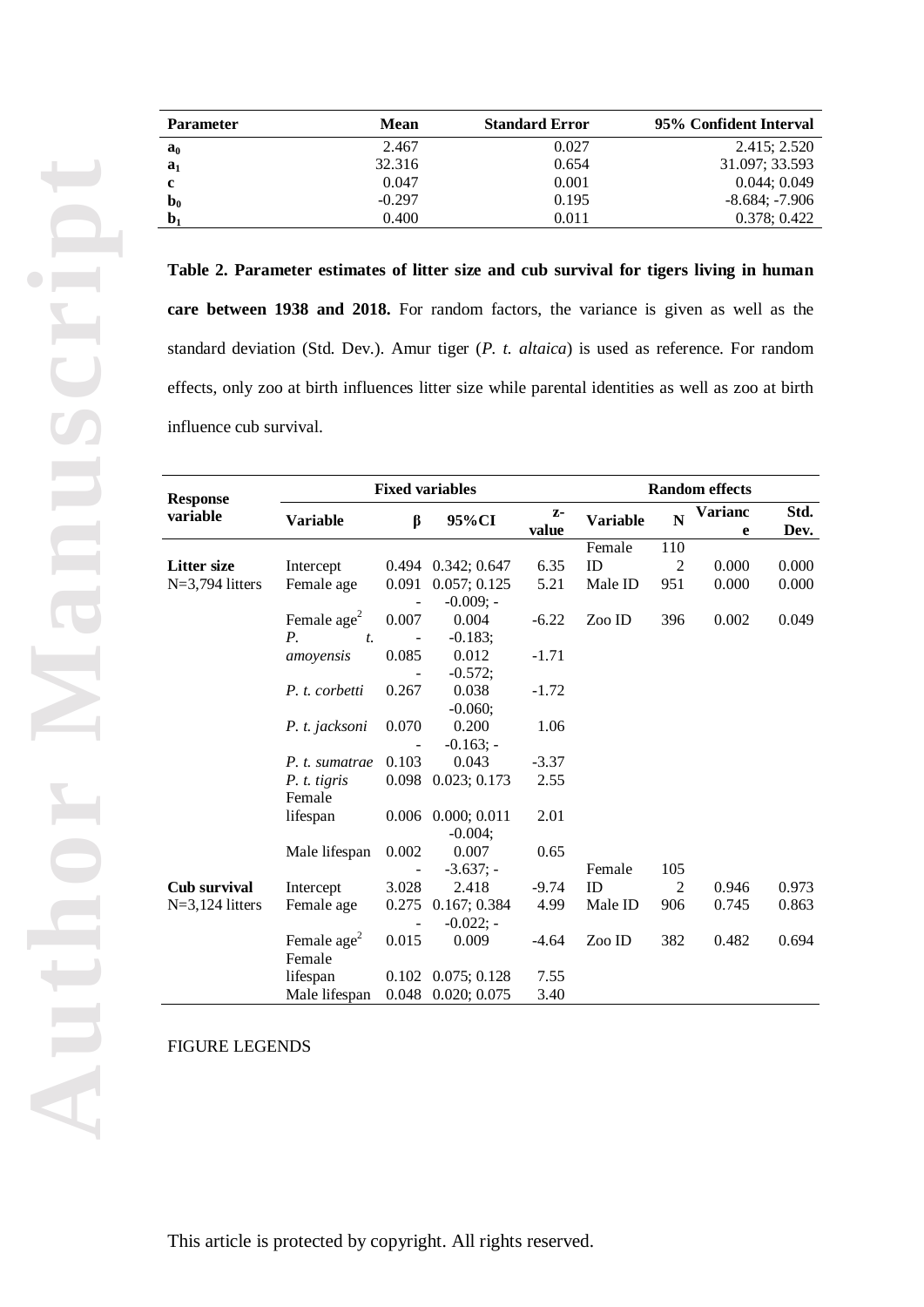

**zoo between 1938 and 2018.** First-year mortality (dotted line), mean adult mortality (dashed line), rate of senescence (arrow) and longevity (full line) are indicated in grey. No sex or subspecies difference are identified.